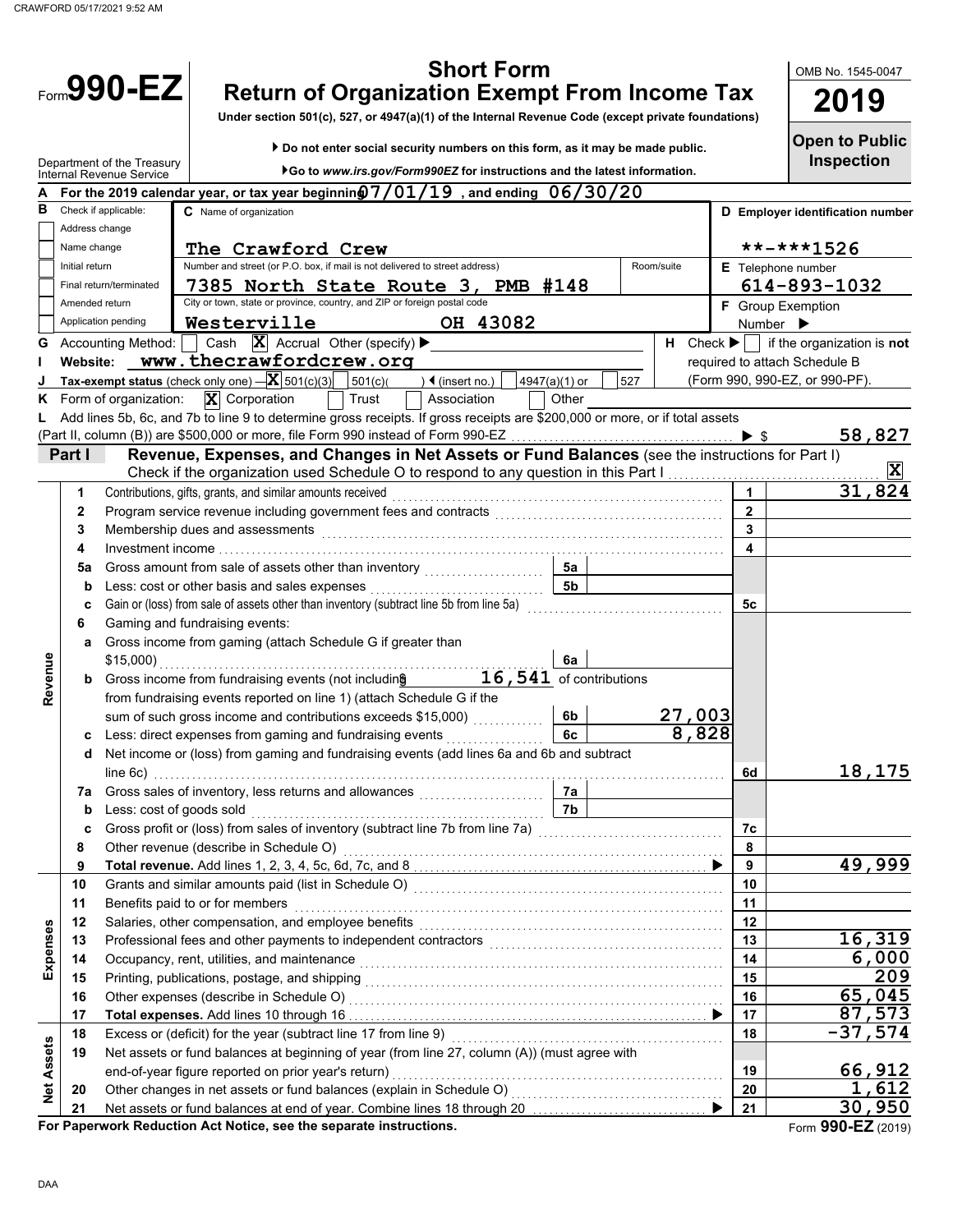| Form 990-EZ (2019)<br>The Crawford Crew                                                                                                                                                                                       |                               |                                                   | $******1526$          |     | Page 2                                                                                                            |
|-------------------------------------------------------------------------------------------------------------------------------------------------------------------------------------------------------------------------------|-------------------------------|---------------------------------------------------|-----------------------|-----|-------------------------------------------------------------------------------------------------------------------|
| Part II<br><b>Balance Sheets</b> (see the instructions for Part II)                                                                                                                                                           |                               |                                                   |                       |     |                                                                                                                   |
| Check if the organization used Schedule O to respond to any question in this Part II [11] [11] Check if the organization used Schedule O to respond to any question in this Part II                                           |                               |                                                   |                       |     | $\vert \mathbf{X} \vert$                                                                                          |
|                                                                                                                                                                                                                               |                               |                                                   | (A) Beginning of year |     | (B) End of year                                                                                                   |
|                                                                                                                                                                                                                               |                               |                                                   | 67,117                | 22  | 28,598                                                                                                            |
| 23 Land and buildings                                                                                                                                                                                                         |                               |                                                   | 0                     | 23  |                                                                                                                   |
| 24 Other assets (describe in Schedule O) [11] content to the content of the content of the content of the content of the content of the content of the content of the content of the content of the content of the content of |                               |                                                   | 0                     | 24  | 2,352                                                                                                             |
| 25 Total assets                                                                                                                                                                                                               |                               |                                                   | 67,117                | 25  | 30,950                                                                                                            |
| 26 Total liabilities (describe in Schedule O) [11] Content Content of Total liabilities (describe in Schedule O                                                                                                               |                               |                                                   | 205                   | 26  |                                                                                                                   |
| 27 Net assets or fund balances (line 27 of column (B) must agree with line 21)                                                                                                                                                |                               |                                                   | 66, 912               | 27  | 30,950                                                                                                            |
| Part III<br>Statement of Program Service Accomplishments (see the instructions for Part III)                                                                                                                                  |                               |                                                   |                       |     |                                                                                                                   |
| Check if the organization used Schedule O to respond to any question in this Part III                                                                                                                                         |                               |                                                   |                       |     | <b>Expenses</b>                                                                                                   |
| What is the organization's primary exempt purpose?                                                                                                                                                                            |                               |                                                   |                       |     | (Required for section                                                                                             |
| To end HPV-related cancers.                                                                                                                                                                                                   |                               |                                                   |                       |     | $501(c)(3)$ and $501(c)(4)$                                                                                       |
| Describe the organization's program service accomplishments for each of its three largest program services,                                                                                                                   |                               |                                                   |                       |     | organizations; optional for                                                                                       |
| as measured by expenses. In a clear and concise manner, describe the services provided, the number of                                                                                                                         |                               |                                                   |                       |     | others.)                                                                                                          |
| persons benefited, and other relevant information for each program title.                                                                                                                                                     |                               |                                                   |                       |     |                                                                                                                   |
| TCC continue to actively support efforts to carry out its Mission. In<br>28                                                                                                                                                   |                               |                                                   |                       |     |                                                                                                                   |
| support of its 2020 goals TCC distributed 4 grants totaling \$75,800 to fund                                                                                                                                                  |                               |                                                   |                       |     |                                                                                                                   |
| ongoing education, outreach and research to eradicate HPV-related cancers.                                                                                                                                                    |                               |                                                   |                       |     |                                                                                                                   |
| ) If this amount includes foreign grants, check here<br>(Grants\$                                                                                                                                                             |                               |                                                   |                       | 28a | 75,800                                                                                                            |
| 29                                                                                                                                                                                                                            |                               |                                                   |                       |     |                                                                                                                   |
|                                                                                                                                                                                                                               |                               |                                                   |                       |     |                                                                                                                   |
|                                                                                                                                                                                                                               |                               |                                                   |                       |     |                                                                                                                   |
| If this amount includes foreign grants, check here<br>(Grants\$                                                                                                                                                               |                               |                                                   |                       | 29a |                                                                                                                   |
| 30                                                                                                                                                                                                                            |                               |                                                   |                       |     |                                                                                                                   |
|                                                                                                                                                                                                                               |                               |                                                   |                       |     |                                                                                                                   |
|                                                                                                                                                                                                                               |                               |                                                   |                       |     |                                                                                                                   |
| If this amount includes foreign grants, check here<br>(Grants\$                                                                                                                                                               |                               |                                                   |                       | 30a |                                                                                                                   |
|                                                                                                                                                                                                                               |                               |                                                   |                       |     |                                                                                                                   |
| ) If this amount includes foreign grants, check here<br>(Grants\$                                                                                                                                                             |                               |                                                   |                       | 31a |                                                                                                                   |
| 32 Total program service expenses (add lines 28a through 31a)                                                                                                                                                                 |                               |                                                   |                       | 32  | 75,800                                                                                                            |
| List of Officers, Directors, Trustees, and Key Employees (list each one even if not compensated - see the instructions for Part IVA<br><b>Part IV</b>                                                                         |                               |                                                   |                       |     |                                                                                                                   |
| Check if the organization used Schedule O to respond to any question in this Part IV                                                                                                                                          |                               | (c) Reportable                                    |                       |     |                                                                                                                   |
| (a) Name and title                                                                                                                                                                                                            | (b) Average<br>hours per week | compensation                                      |                       |     | (d) Health benefits,<br>contributions to employee (e) Estimated amount of<br>penefit plans, and cher compensation |
|                                                                                                                                                                                                                               | devoted to position           | (Forms W-2/1099-MISC)<br>(if not paid, enter -0-) | deferred compensation |     | other compensation                                                                                                |
| Diane Crawford                                                                                                                                                                                                                |                               |                                                   |                       |     |                                                                                                                   |
| Executive Director                                                                                                                                                                                                            | 30.00                         | 0                                                 |                       |     | 0<br>0                                                                                                            |
| Kay Knoll                                                                                                                                                                                                                     |                               |                                                   |                       |     |                                                                                                                   |
| Chair                                                                                                                                                                                                                         | 1.00                          | 0                                                 |                       |     | 0<br>0                                                                                                            |
| Mark Oldenquist                                                                                                                                                                                                               |                               |                                                   |                       |     |                                                                                                                   |
| Vice Chair                                                                                                                                                                                                                    | 1.00                          | 0                                                 |                       |     | 0<br>0                                                                                                            |
| Jennifer Cooper                                                                                                                                                                                                               |                               |                                                   |                       |     |                                                                                                                   |
| Secretary                                                                                                                                                                                                                     | 1.00                          | 0                                                 |                       |     | 0<br>0                                                                                                            |
| Dana Sherwood                                                                                                                                                                                                                 |                               |                                                   |                       |     |                                                                                                                   |
| Director                                                                                                                                                                                                                      | 1.00                          | 0                                                 |                       |     | 0<br>0                                                                                                            |
| Chris Saylor                                                                                                                                                                                                                  |                               |                                                   |                       |     |                                                                                                                   |
| Director                                                                                                                                                                                                                      | 1.00                          | 0                                                 |                       |     | 0<br>0                                                                                                            |
| David Donaghy                                                                                                                                                                                                                 |                               |                                                   |                       |     |                                                                                                                   |
| Director                                                                                                                                                                                                                      | 1.00                          | 0                                                 |                       |     | 0<br>0                                                                                                            |
|                                                                                                                                                                                                                               |                               |                                                   |                       |     |                                                                                                                   |
|                                                                                                                                                                                                                               |                               |                                                   |                       |     |                                                                                                                   |
|                                                                                                                                                                                                                               |                               |                                                   |                       |     |                                                                                                                   |
|                                                                                                                                                                                                                               |                               |                                                   |                       |     |                                                                                                                   |
|                                                                                                                                                                                                                               |                               |                                                   |                       |     |                                                                                                                   |
|                                                                                                                                                                                                                               |                               |                                                   |                       |     |                                                                                                                   |
|                                                                                                                                                                                                                               |                               |                                                   |                       |     |                                                                                                                   |
|                                                                                                                                                                                                                               |                               |                                                   |                       |     |                                                                                                                   |
|                                                                                                                                                                                                                               |                               |                                                   |                       |     |                                                                                                                   |
|                                                                                                                                                                                                                               |                               |                                                   |                       |     |                                                                                                                   |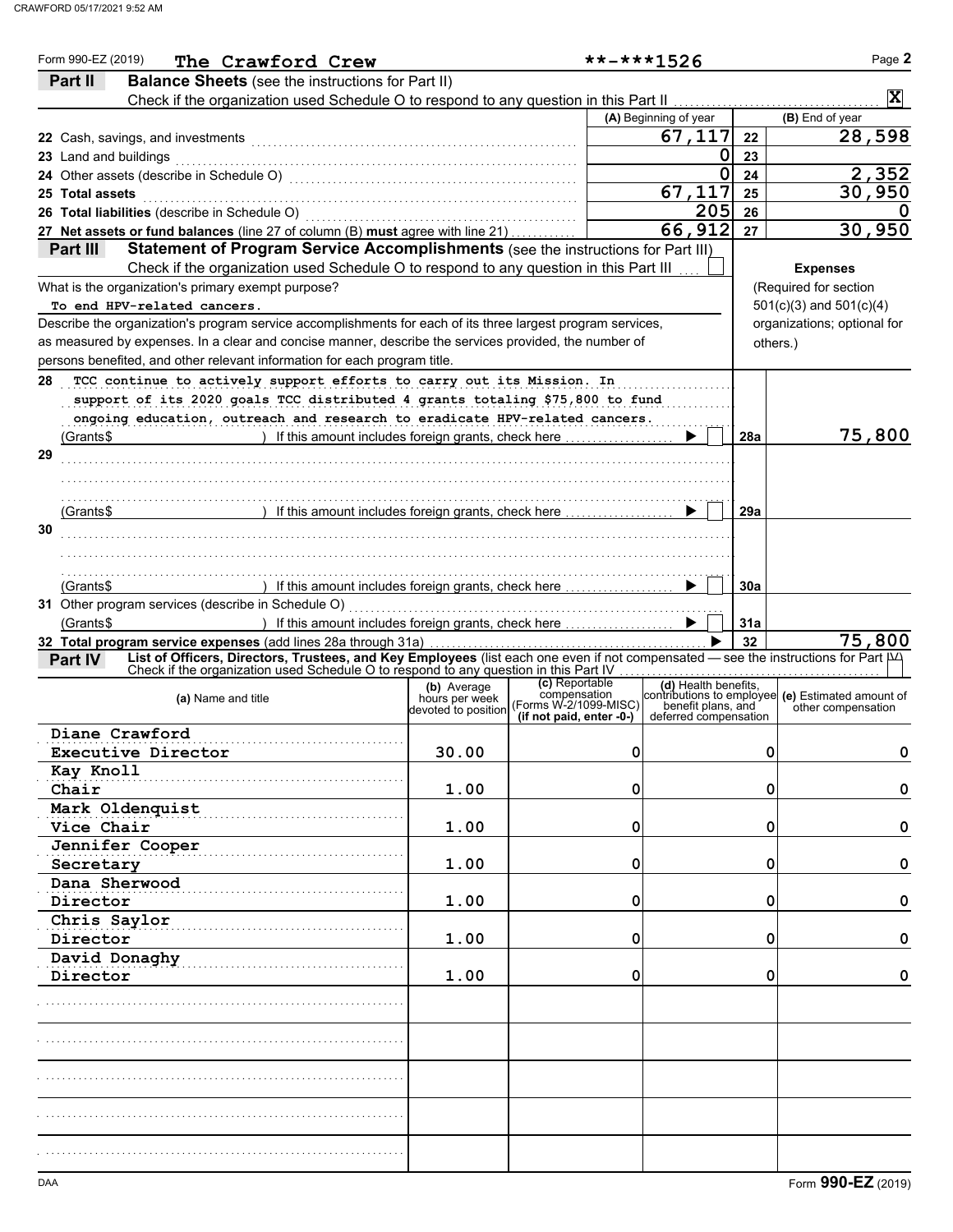|     | Form 990-EZ (2019)<br>**-***1526<br>The Crawford Crew                                                                                                                                                                          |                 | Page 3           |
|-----|--------------------------------------------------------------------------------------------------------------------------------------------------------------------------------------------------------------------------------|-----------------|------------------|
|     | Other Information (Note the Schedule A and personal benefit contract statement requirements in the<br>Part V                                                                                                                   |                 |                  |
|     | instructions for Part V.) Check if the organization used Schedule O to respond to any question in this Part V                                                                                                                  |                 |                  |
|     |                                                                                                                                                                                                                                |                 | <b>Yes</b><br>No |
| 33  | Did the organization engage in any significant activity not previously reported to the IRS? If "Yes," provide a                                                                                                                |                 |                  |
|     | detailed description of each activity in Schedule O                                                                                                                                                                            | 33              | X                |
| 34  | Were any significant changes made to the organizing or governing documents? If "Yes," attach a conformed                                                                                                                       |                 |                  |
|     | copy of the amended documents if they reflect a change to the organization's name. Otherwise, explain the                                                                                                                      |                 |                  |
|     | change on Schedule O. See instructions                                                                                                                                                                                         | 34              | X                |
| 35а | Did the organization have unrelated business gross income of \$1,000 or more during the year from business                                                                                                                     |                 |                  |
|     | activities (such as those reported on lines 2, 6a, and 7a, among others)?                                                                                                                                                      | 35a             | X                |
|     | If "Yes" to line 35a, has the organization filed a Form 990-T for the year? If "No," provide an explanation in Schedule O                                                                                                      | 35b             |                  |
| C   | Was the organization a section $501(c)(4)$ , $501(c)(5)$ , or $501(c)(6)$ organization subject to section 6033(e) notice,                                                                                                      |                 |                  |
|     | reporting, and proxy tax requirements during the year? If "Yes," complete Schedule C, Part III                                                                                                                                 | 35 <sub>c</sub> | X                |
| 36  | Did the organization undergo a liquidation, dissolution, termination, or significant disposition of net assets                                                                                                                 |                 |                  |
|     | during the year? If "Yes," complete applicable parts of Schedule N                                                                                                                                                             | 36              | X                |
|     | 37a Enter amount of political expenditures, direct or indirect, as described in the instructions $\triangleright$ $\vert$ 37a                                                                                                  |                 |                  |
| b   | Did the organization file Form 1120-POL for this year?                                                                                                                                                                         | 37 <sub>b</sub> | X                |
| 38а | Did the organization borrow from, or make any loans to, any officer, director, trustee, or key employee; or were                                                                                                               |                 |                  |
|     | any such loans made in a prior year and still outstanding at the end of the tax year covered by this return?                                                                                                                   | <b>38a</b>      | X                |
|     | <b>b</b> If "Yes," complete Schedule L, Part II, and enter the total amount involved<br>38b                                                                                                                                    |                 |                  |
| 39  | Section 501(c)(7) organizations. Enter:                                                                                                                                                                                        |                 |                  |
| а   | Initiation fees and capital contributions included on line 9<br>39a<br>39 <sub>b</sub>                                                                                                                                         |                 |                  |
|     | 40a Section 501(c)(3) organizations. Enter amount of tax imposed on the organization during the year under:                                                                                                                    |                 |                  |
|     | section 4911 $\blacktriangleright$<br>___; section 4912 ▶ ____________________; section 4955 ▶                                                                                                                                 |                 |                  |
|     | <b>b</b> Section 501(c)(3), 501(c)(4), and 501(c)(29) organizations. Did the organization engage in any section 4958                                                                                                           |                 |                  |
|     | excess benefit transaction during the year, or did it engage in an excess benefit transaction in a prior year                                                                                                                  |                 |                  |
|     | that has not been reported on any of its prior Forms 990 or 990-EZ? If "Yes," complete Schedule L, Part I                                                                                                                      | 40b             | X                |
| C   | Section 501(c)(3), 501(c)(4), and 501(c)(29) organizations. Enter amount of tax imposed                                                                                                                                        |                 |                  |
|     | on organization managers or disqualified persons during the year under sections 4912,                                                                                                                                          |                 |                  |
|     | 4955, and 4958                                                                                                                                                                                                                 |                 |                  |
| d   | Section 501(c)(3), 501(c)(4), and 501(c)(29) organizations. Enter amount of tax on line                                                                                                                                        |                 |                  |
|     | 40c reimbursed by the organization                                                                                                                                                                                             |                 |                  |
| е   | All organizations. At any time during the tax year, was the organization a party to a prohibited tax shelter                                                                                                                   |                 |                  |
|     | transaction? If "Yes," complete Form 8886-T                                                                                                                                                                                    | 40e             | X                |
| 41  | List the states with which a copy of this return is filed > None                                                                                                                                                               |                 |                  |
|     | Telephone no. ▶ 614-893-1032<br>42a The organization's books are in care of <i>&gt;Diane Crawford</i>                                                                                                                          |                 |                  |
|     | 7385 North State Route 3, PMB #148                                                                                                                                                                                             |                 |                  |
|     | $ZIP + 4$<br>Located at ▶ Westerville<br>OH                                                                                                                                                                                    | 43082           |                  |
| b   | At any time during the calendar year, did the organization have an interest in or a signature or other authority over                                                                                                          |                 | Yes<br>No        |
|     | a financial account in a foreign country (such as a bank account, securities account, or other financial account)?                                                                                                             | 42b             | X                |
|     | If "Yes," enter the name of the foreign country ▶                                                                                                                                                                              |                 |                  |
|     | See the instructions for exceptions and filing requirements for FinCEN Form 114, Report of Foreign Bank and                                                                                                                    |                 |                  |
|     | Financial Accounts (FBAR).<br>At any time during the calendar year, did the organization maintain an office outside the United States?                                                                                         | 42c             | X                |
| c   | If "Yes," enter the name of the foreign country ▶                                                                                                                                                                              |                 |                  |
| 43  |                                                                                                                                                                                                                                |                 |                  |
|     | 43<br>$\blacktriangleright$ 1<br>and enter the amount of tax-exempt interest received or accrued during the tax year                                                                                                           |                 |                  |
|     |                                                                                                                                                                                                                                |                 | Yes<br><b>No</b> |
| 44a | Did the organization maintain any donor advised funds during the year? If "Yes," Form 990 must be                                                                                                                              |                 |                  |
|     | completed instead of Form 990-EZ                                                                                                                                                                                               | 44a             | Χ                |
| b   | Did the organization operate one or more hospital facilities during the year? If "Yes," Form 990 must be                                                                                                                       |                 |                  |
|     |                                                                                                                                                                                                                                | 44b             | X                |
| c   | Did the organization receive any payments for indoor tanning services during the year?                                                                                                                                         | 44с             | X                |
| d   | If "Yes" to line 44c, has the organization filed a Form 720 to report these payments? If "No," provide an                                                                                                                      |                 |                  |
|     |                                                                                                                                                                                                                                | 44d             |                  |
| 45а | Did the organization have a controlled entity within the meaning of section 512(b)(13)?                                                                                                                                        | 45a             | X                |
| b   | Did the organization receive any payment from or engage in any transaction with a controlled entity within the                                                                                                                 |                 |                  |
|     | meaning of section 512(b)(13)? If "Yes," Form 990 and Schedule R may need to be completed instead of                                                                                                                           |                 |                  |
|     | Form 990-EZ. See instructions (and all and according to the set of the set of the set of the set of the set of the set of the set of the set of the set of the set of the set of the set of the set of the set of the set of t | 45b             | X                |

Form **990-EZ** (2019)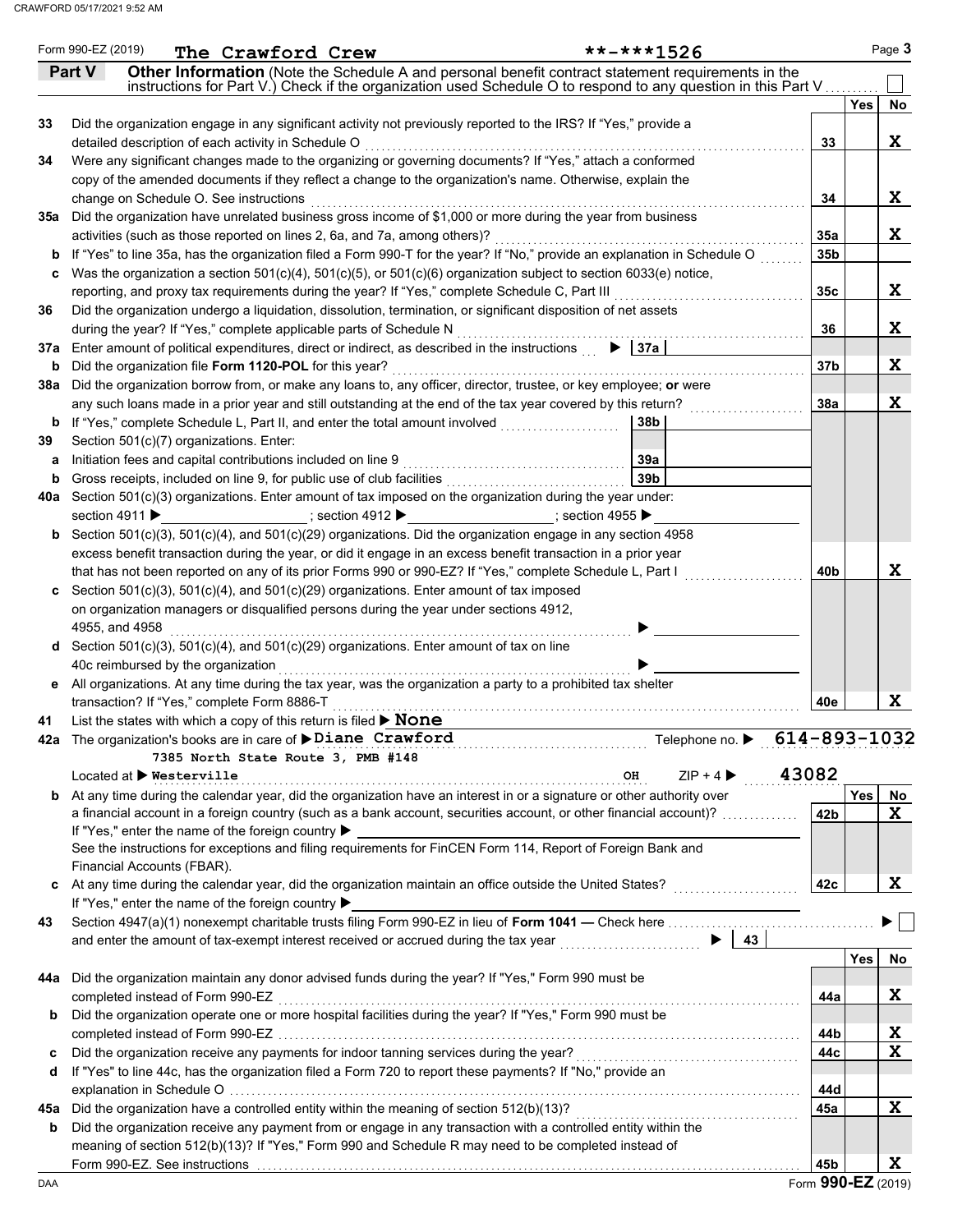|         | Form 990-EZ (2019) |                               |                      | The Crawford Crew                                   |                                                                    |                                                                                                                                                                                                                                                                                                                          |                                | $***1526$ |                     |                                                                                                  |                                             |                                               |            | Page 4      |
|---------|--------------------|-------------------------------|----------------------|-----------------------------------------------------|--------------------------------------------------------------------|--------------------------------------------------------------------------------------------------------------------------------------------------------------------------------------------------------------------------------------------------------------------------------------------------------------------------|--------------------------------|-----------|---------------------|--------------------------------------------------------------------------------------------------|---------------------------------------------|-----------------------------------------------|------------|-------------|
| 46      |                    |                               |                      |                                                     |                                                                    | Did the organization engage, directly or indirectly, in political campaign activities on behalf of or in opposition                                                                                                                                                                                                      |                                |           |                     |                                                                                                  |                                             | 46                                            | Yes        | No          |
|         | <b>Part VI</b>     |                               | 50 and 51.           |                                                     | Section 501(c)(3) Organizations Only                               | All section $501(c)(3)$ organizations must answer questions 47-49b and 52, and complete the tables for lines<br>Check if the organization used Schedule O to respond to any question in this Part VI                                                                                                                     |                                |           |                     |                                                                                                  |                                             |                                               |            | X           |
|         |                    |                               |                      |                                                     |                                                                    |                                                                                                                                                                                                                                                                                                                          |                                |           |                     |                                                                                                  |                                             |                                               | Yes        | No          |
| 47      |                    |                               |                      | year? If "Yes," complete Schedule C, Part II        |                                                                    | Did the organization engage in lobbying activities or have a section 501(h) election in effect during the tax                                                                                                                                                                                                            |                                |           |                     |                                                                                                  |                                             | 47                                            |            | X           |
| 48      |                    |                               |                      |                                                     |                                                                    | Is the organization a school as described in section 170(b)(1)(A)(ii)? If "Yes," complete Schedule E                                                                                                                                                                                                                     |                                |           |                     |                                                                                                  |                                             | 48                                            |            | X           |
| 49a     |                    |                               |                      |                                                     |                                                                    | Did the organization make any transfers to an exempt non-charitable related organization?                                                                                                                                                                                                                                |                                |           |                     |                                                                                                  |                                             | 49a<br>49 <sub>b</sub>                        |            | $\mathbf x$ |
| b<br>50 |                    |                               |                      |                                                     | If "Yes," was the related organization a section 527 organization? | Complete this table for the organization's five highest compensated employees (other than officers, directors, trustees, and key                                                                                                                                                                                         |                                |           |                     |                                                                                                  |                                             |                                               |            |             |
|         |                    |                               |                      |                                                     |                                                                    | employees) who each received more than \$100,000 of compensation from the organization. If there is none, enter "None."                                                                                                                                                                                                  |                                |           |                     |                                                                                                  |                                             |                                               |            |             |
|         |                    |                               |                      | (a) Name and title of each employee                 |                                                                    | (b) Average<br>hours per week<br>devoted to position (Forms W-2/1099-MISC)                                                                                                                                                                                                                                               | (c) Reportable<br>compensation |           |                     | (d) Health benefits,<br>contributions to employee<br>benefit plans, and<br>deferred compensation |                                             | (e) Estimated amount of<br>other compensation |            |             |
|         | None               |                               |                      |                                                     |                                                                    |                                                                                                                                                                                                                                                                                                                          |                                |           |                     |                                                                                                  |                                             |                                               |            |             |
|         |                    |                               |                      |                                                     |                                                                    |                                                                                                                                                                                                                                                                                                                          |                                |           |                     |                                                                                                  |                                             |                                               |            |             |
|         |                    |                               |                      |                                                     |                                                                    |                                                                                                                                                                                                                                                                                                                          |                                |           |                     |                                                                                                  |                                             |                                               |            |             |
|         |                    |                               |                      |                                                     |                                                                    |                                                                                                                                                                                                                                                                                                                          |                                |           |                     |                                                                                                  |                                             |                                               |            |             |
|         |                    |                               |                      |                                                     |                                                                    |                                                                                                                                                                                                                                                                                                                          |                                |           |                     |                                                                                                  |                                             |                                               |            |             |
| f       |                    |                               |                      | Total number of other employees paid over \$100,000 |                                                                    |                                                                                                                                                                                                                                                                                                                          |                                |           |                     |                                                                                                  |                                             |                                               |            |             |
| 51      |                    |                               |                      |                                                     |                                                                    | Complete this table for the organization's five highest compensated independent contractors who each received more than<br>\$100,000 of compensation from the organization. If there is none, enter "None."                                                                                                              |                                |           |                     |                                                                                                  |                                             |                                               |            |             |
|         |                    |                               |                      |                                                     | (a) Name and business address of each independent contractor       |                                                                                                                                                                                                                                                                                                                          |                                |           | (b) Type of service |                                                                                                  |                                             | (c) Compensation                              |            |             |
|         | None               |                               |                      |                                                     |                                                                    |                                                                                                                                                                                                                                                                                                                          |                                |           |                     |                                                                                                  |                                             |                                               |            |             |
|         |                    |                               |                      |                                                     |                                                                    |                                                                                                                                                                                                                                                                                                                          |                                |           |                     |                                                                                                  |                                             |                                               |            |             |
|         |                    |                               |                      |                                                     |                                                                    |                                                                                                                                                                                                                                                                                                                          |                                |           |                     |                                                                                                  |                                             |                                               |            |             |
|         |                    |                               |                      |                                                     |                                                                    |                                                                                                                                                                                                                                                                                                                          |                                |           |                     |                                                                                                  |                                             |                                               |            |             |
|         |                    |                               |                      |                                                     |                                                                    |                                                                                                                                                                                                                                                                                                                          |                                |           |                     |                                                                                                  |                                             |                                               |            |             |
| d       |                    |                               |                      |                                                     |                                                                    | Total number of other independent contractors each receiving over \$100,000                                                                                                                                                                                                                                              |                                |           |                     |                                                                                                  |                                             |                                               |            |             |
| 52      |                    |                               |                      |                                                     |                                                                    | Did the organization complete Schedule A? Note: All section $501(c)(3)$ organizations must attach a                                                                                                                                                                                                                      |                                |           |                     |                                                                                                  | $ \mathbf{x} $                              | Yes                                           |            | No.         |
|         |                    |                               |                      |                                                     |                                                                    | Under penalties of perjury, I declare that I have examined this return, including accompanying schedules and statements, and to the best of my knowledge and belief, it is<br>true, correct, and complete. Declaration of preparer (other than officer) is based on all information of which preparer has any knowledge. |                                |           |                     |                                                                                                  |                                             |                                               |            |             |
|         |                    |                               |                      |                                                     |                                                                    |                                                                                                                                                                                                                                                                                                                          |                                |           |                     |                                                                                                  |                                             |                                               |            |             |
| Sign    |                    |                               | Signature of officer |                                                     |                                                                    |                                                                                                                                                                                                                                                                                                                          |                                | Date      |                     |                                                                                                  |                                             |                                               |            |             |
| Here    |                    |                               |                      | Diane Crawford<br>Type or print name and title      |                                                                    |                                                                                                                                                                                                                                                                                                                          |                                |           |                     | Executive Director                                                                               |                                             |                                               |            |             |
|         |                    | Print/Type preparer's name    |                      |                                                     |                                                                    | Preparer's signature                                                                                                                                                                                                                                                                                                     |                                |           | Date                |                                                                                                  |                                             | <b>PTIN</b>                                   |            |             |
| Paid    |                    |                               |                      |                                                     |                                                                    |                                                                                                                                                                                                                                                                                                                          |                                |           |                     |                                                                                                  | Check $ \mathbf{X} $<br>if<br>self-employed | *********                                     |            |             |
|         | <b>Preparer</b>    | Donald Wells<br>Firm's name ▶ |                      | Wells CPA LLC.                                      |                                                                    | Donald Wells                                                                                                                                                                                                                                                                                                             |                                |           |                     | 05/17/21<br>Firm's EIN ▶                                                                         |                                             | **-***1346                                    |            |             |
|         | <b>Use Only</b>    | Firm's address ▶              |                      |                                                     | 6500 Busch Blvd Ste 120                                            |                                                                                                                                                                                                                                                                                                                          |                                |           |                     |                                                                                                  |                                             |                                               |            |             |
|         |                    |                               |                      | Columbus, OH                                        |                                                                    | 43229                                                                                                                                                                                                                                                                                                                    |                                |           |                     | Phone no. 614-396-8974                                                                           |                                             |                                               |            |             |
|         |                    |                               |                      |                                                     |                                                                    | May the IRS discuss this return with the preparer shown above? See instructions                                                                                                                                                                                                                                          |                                |           |                     |                                                                                                  |                                             |                                               | Yes  X  No |             |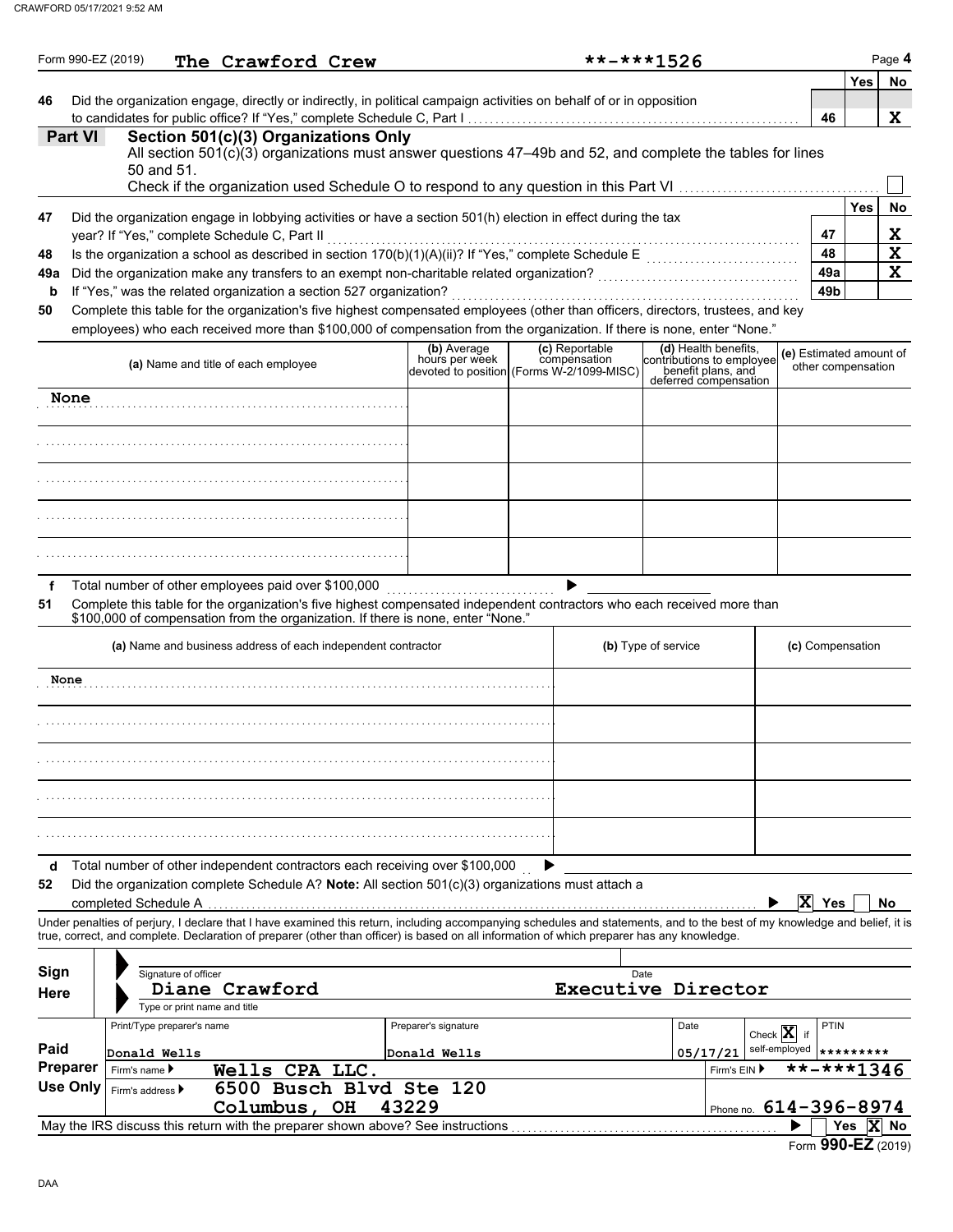**SCHEDULE A** 

| <b>Public Charity Status and Public Support</b> |  |  |  |
|-------------------------------------------------|--|--|--|
|-------------------------------------------------|--|--|--|

**Complete if the organization is a section 501(c)(3) organization or a section 4947(a)(1) nonexempt charitable trust. (Form 990 or 990-EZ)**

 **Attach to Form 990 or Form 990-EZ.**

| ī      |                     |  |
|--------|---------------------|--|
| ×<br>ı | ń<br><b>CONTROL</b> |  |

OMB No. 1545-0047

| Department of the Treasury |                |                                       |                                                            | Attach to Form 990 or Form 990-EZ.<br><b>Open to Public</b>                                                                                                                                                                                                                                                                                                                                                                                                                      |                                                                                      |                                                                   |                                                         |                                                       |  |  |
|----------------------------|----------------|---------------------------------------|------------------------------------------------------------|----------------------------------------------------------------------------------------------------------------------------------------------------------------------------------------------------------------------------------------------------------------------------------------------------------------------------------------------------------------------------------------------------------------------------------------------------------------------------------|--------------------------------------------------------------------------------------|-------------------------------------------------------------------|---------------------------------------------------------|-------------------------------------------------------|--|--|
|                            |                | Internal Revenue Service              |                                                            |                                                                                                                                                                                                                                                                                                                                                                                                                                                                                  | Inspection<br>Go to www.irs.gov/Form990 for instructions and the latest information. |                                                                   |                                                         |                                                       |  |  |
|                            |                | Name of the organization              | The Crawford Crew                                          |                                                                                                                                                                                                                                                                                                                                                                                                                                                                                  |                                                                                      |                                                                   | **-***1526                                              | <b>Employer identification number</b>                 |  |  |
|                            | Part I         |                                       |                                                            | <b>Reason for Public Charity Status (All organizations must complete this part.) See instructions.</b>                                                                                                                                                                                                                                                                                                                                                                           |                                                                                      |                                                                   |                                                         |                                                       |  |  |
|                            |                |                                       |                                                            | The organization is not a private foundation because it is: (For lines 1 through 12, check only one box.)                                                                                                                                                                                                                                                                                                                                                                        |                                                                                      |                                                                   |                                                         |                                                       |  |  |
| 1                          |                |                                       |                                                            | A church, convention of churches, or association of churches described in section 170(b)(1)(A)(i).                                                                                                                                                                                                                                                                                                                                                                               |                                                                                      |                                                                   |                                                         |                                                       |  |  |
| 2                          |                |                                       |                                                            | A school described in section 170(b)(1)(A)(ii). (Attach Schedule E (Form 990 or 990-EZ).)                                                                                                                                                                                                                                                                                                                                                                                        |                                                                                      |                                                                   |                                                         |                                                       |  |  |
| 3                          |                |                                       |                                                            | A hospital or a cooperative hospital service organization described in section 170(b)(1)(A)(iii).                                                                                                                                                                                                                                                                                                                                                                                |                                                                                      |                                                                   |                                                         |                                                       |  |  |
| 4                          |                | city, and state:                      |                                                            | A medical research organization operated in conjunction with a hospital described in section 170(b)(1)(A)(iii). Enter the hospital's name,                                                                                                                                                                                                                                                                                                                                       |                                                                                      |                                                                   |                                                         |                                                       |  |  |
| 5                          |                |                                       |                                                            | An organization operated for the benefit of a college or university owned or operated by a governmental unit described in                                                                                                                                                                                                                                                                                                                                                        |                                                                                      |                                                                   |                                                         |                                                       |  |  |
|                            |                |                                       | section 170(b)(1)(A)(iv). (Complete Part II.)              |                                                                                                                                                                                                                                                                                                                                                                                                                                                                                  |                                                                                      |                                                                   |                                                         |                                                       |  |  |
| 6                          |                |                                       |                                                            | A federal, state, or local government or governmental unit described in section 170(b)(1)(A)(v).                                                                                                                                                                                                                                                                                                                                                                                 |                                                                                      |                                                                   |                                                         |                                                       |  |  |
| 7                          |                |                                       | described in section 170(b)(1)(A)(vi). (Complete Part II.) | An organization that normally receives a substantial part of its support from a governmental unit or from the general public                                                                                                                                                                                                                                                                                                                                                     |                                                                                      |                                                                   |                                                         |                                                       |  |  |
| 8                          |                |                                       |                                                            | A community trust described in section 170(b)(1)(A)(vi). (Complete Part II.)                                                                                                                                                                                                                                                                                                                                                                                                     |                                                                                      |                                                                   |                                                         |                                                       |  |  |
| 9                          |                | university:                           |                                                            | An agricultural research organization described in section 170(b)(1)(A)(ix) operated in conjunction with a land-grant college<br>or university or a non-land-grant college of agriculture (see instructions). Enter the name, city, and state of the college or                                                                                                                                                                                                                  |                                                                                      |                                                                   |                                                         |                                                       |  |  |
| 10                         | $ \mathbf{X} $ |                                       |                                                            | An organization that normally receives: (1) more than 33 1/3% of its support from contributions, membership fees, and gross<br>receipts from activities related to its exempt functions—subject to certain exceptions, and (2) no more than 33 1/3% of its<br>support from gross investment income and unrelated business taxable income (less section 511 tax) from businesses<br>acquired by the organization after June 30, 1975. See section 509(a)(2). (Complete Part III.) |                                                                                      |                                                                   |                                                         |                                                       |  |  |
| 11                         |                |                                       |                                                            | An organization organized and operated exclusively to test for public safety. See section 509(a)(4).                                                                                                                                                                                                                                                                                                                                                                             |                                                                                      |                                                                   |                                                         |                                                       |  |  |
| 12                         |                |                                       |                                                            | An organization organized and operated exclusively for the benefit of, to perform the functions of, or to carry out the purposes<br>of one or more publicly supported organizations described in section 509(a)(1) or section 509(a)(2). See section 509(a)(3).<br>Check the box in lines 12a through 12d that describes the type of supporting organization and complete lines 12e, 12f, and 12g.                                                                               |                                                                                      |                                                                   |                                                         |                                                       |  |  |
|                            | а<br>b         |                                       |                                                            | Type I. A supporting organization operated, supervised, or controlled by its supported organization(s), typically by giving<br>the supported organization(s) the power to regularly appoint or elect a majority of the directors or trustees of the<br>supporting organization. You must complete Part IV, Sections A and B.<br>Type II. A supporting organization supervised or controlled in connection with its supported organization(s), by having                          |                                                                                      |                                                                   |                                                         |                                                       |  |  |
|                            |                |                                       |                                                            | control or management of the supporting organization vested in the same persons that control or manage the supported<br>organization(s). You must complete Part IV, Sections A and C.                                                                                                                                                                                                                                                                                            |                                                                                      |                                                                   |                                                         |                                                       |  |  |
|                            | c              |                                       |                                                            | Type III functionally integrated. A supporting organization operated in connection with, and functionally integrated with,<br>its supported organization(s) (see instructions). You must complete Part IV, Sections A, D, and E.                                                                                                                                                                                                                                                 |                                                                                      |                                                                   |                                                         |                                                       |  |  |
|                            | d              |                                       |                                                            | Type III non-functionally integrated. A supporting organization operated in connection with its supported organization(s)<br>that is not functionally integrated. The organization generally must satisfy a distribution requirement and an attentiveness                                                                                                                                                                                                                        |                                                                                      |                                                                   |                                                         |                                                       |  |  |
|                            |                |                                       |                                                            | requirement (see instructions). You must complete Part IV, Sections A and D, and Part V.<br>Check this box if the organization received a written determination from the IRS that it is a Type I, Type II, Type III                                                                                                                                                                                                                                                              |                                                                                      |                                                                   |                                                         |                                                       |  |  |
|                            |                |                                       |                                                            | functionally integrated, or Type III non-functionally integrated supporting organization.                                                                                                                                                                                                                                                                                                                                                                                        |                                                                                      |                                                                   |                                                         |                                                       |  |  |
|                            | f              |                                       | Enter the number of supported organizations                |                                                                                                                                                                                                                                                                                                                                                                                                                                                                                  |                                                                                      |                                                                   |                                                         |                                                       |  |  |
|                            | g              |                                       |                                                            | Provide the following information about the supported organization(s).                                                                                                                                                                                                                                                                                                                                                                                                           |                                                                                      |                                                                   |                                                         |                                                       |  |  |
|                            |                | (i) Name of supported<br>organization | (ii) EIN                                                   | (iii) Type of organization<br>(described on lines 1-10<br>above (see instructions))                                                                                                                                                                                                                                                                                                                                                                                              |                                                                                      | (iv) Is the organization<br>listed in your governing<br>document? | (v) Amount of monetary<br>support (see<br>instructions) | (vi) Amount of<br>other support (see<br>instructions) |  |  |
|                            |                |                                       |                                                            |                                                                                                                                                                                                                                                                                                                                                                                                                                                                                  | Yes                                                                                  | No                                                                |                                                         |                                                       |  |  |
| (A)                        |                |                                       |                                                            |                                                                                                                                                                                                                                                                                                                                                                                                                                                                                  |                                                                                      |                                                                   |                                                         |                                                       |  |  |
| (B)                        |                |                                       |                                                            |                                                                                                                                                                                                                                                                                                                                                                                                                                                                                  |                                                                                      |                                                                   |                                                         |                                                       |  |  |
| (C)                        |                |                                       |                                                            |                                                                                                                                                                                                                                                                                                                                                                                                                                                                                  |                                                                                      |                                                                   |                                                         |                                                       |  |  |
| (D)                        |                |                                       |                                                            |                                                                                                                                                                                                                                                                                                                                                                                                                                                                                  |                                                                                      |                                                                   |                                                         |                                                       |  |  |
| (E)                        |                |                                       |                                                            |                                                                                                                                                                                                                                                                                                                                                                                                                                                                                  |                                                                                      |                                                                   |                                                         |                                                       |  |  |

**For Paperwork Reduction Act Notice, see the Instructions for Form 990 or 990-EZ.**

**Schedule A (Form 990 or 990-EZ) 2019**

**Total**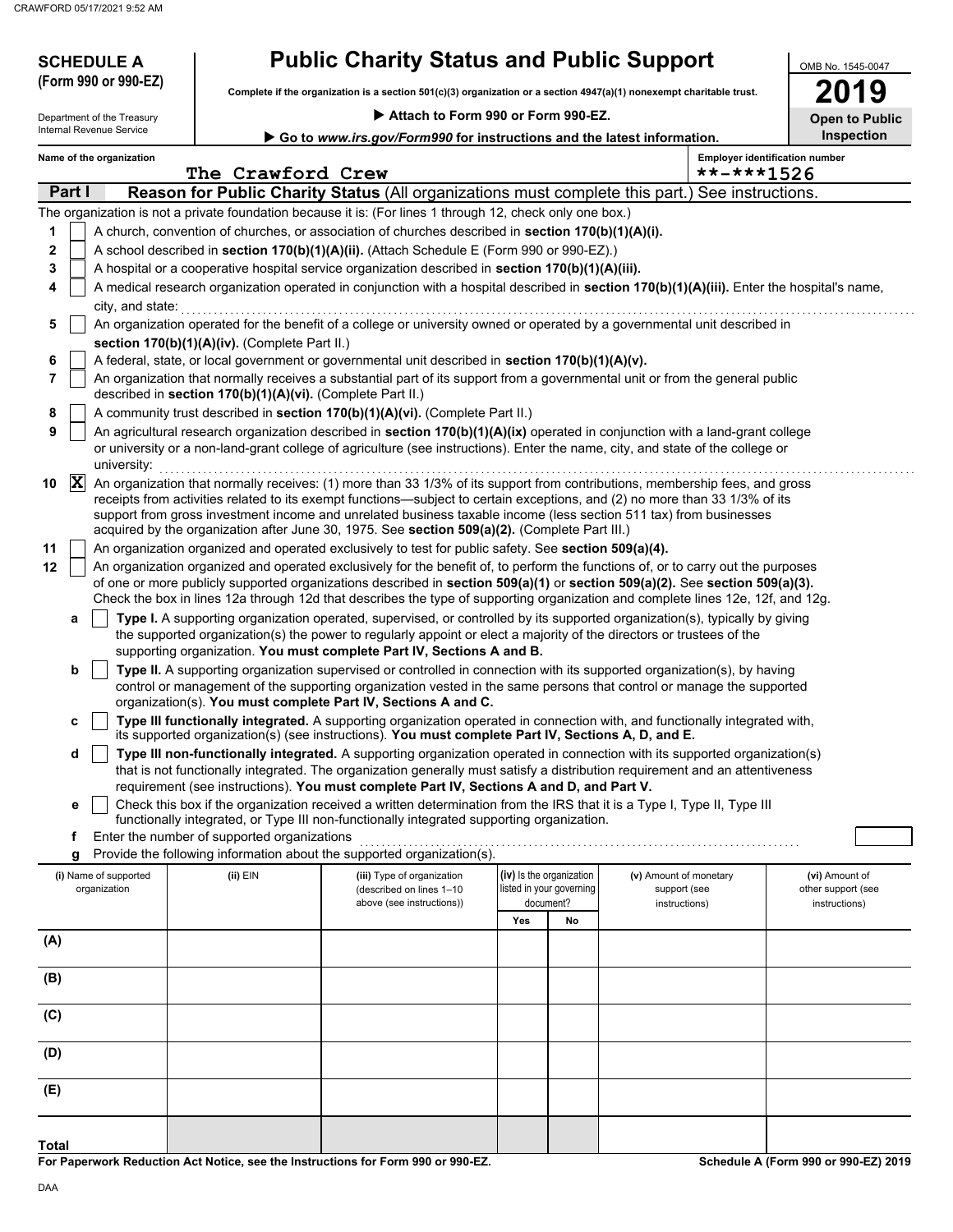|     | Schedule A (Form 990 or 990-EZ) 2019                                                                                                                                                                                                                 | The Crawford Crew |          |            |            | **-***1526 | Page 2    |
|-----|------------------------------------------------------------------------------------------------------------------------------------------------------------------------------------------------------------------------------------------------------|-------------------|----------|------------|------------|------------|-----------|
|     | Support Schedule for Organizations Described in Sections 170(b)(1)(A)(iv) and 170(b)(1)(A)(vi)<br>Part II                                                                                                                                            |                   |          |            |            |            |           |
|     | (Complete only if you checked the box on line 5, 7, or 8 of Part I or if the organization failed to qualify under                                                                                                                                    |                   |          |            |            |            |           |
|     | Part III. If the organization fails to qualify under the tests listed below, please complete Part III.)                                                                                                                                              |                   |          |            |            |            |           |
|     | <b>Section A. Public Support</b>                                                                                                                                                                                                                     |                   |          |            |            |            |           |
|     | Calendar year (or fiscal year beginning in) $\blacktriangleright$                                                                                                                                                                                    | (a) 2015          | (b) 2016 | $(c)$ 2017 | $(d)$ 2018 | $(e)$ 2019 | (f) Total |
| 1   | Gifts, grants, contributions, and<br>membership fees received. (Do not<br>include any "unusual grants.")                                                                                                                                             |                   |          |            |            |            |           |
| 2   | Tax revenues levied for the<br>organization's benefit and either paid<br>to or expended on its behalf                                                                                                                                                |                   |          |            |            |            |           |
| 3   | The value of services or facilities<br>furnished by a governmental unit to the<br>organization without charge                                                                                                                                        |                   |          |            |            |            |           |
| 4   | Total. Add lines 1 through 3                                                                                                                                                                                                                         |                   |          |            |            |            |           |
| 5   | The portion of total contributions by<br>each person (other than a<br>governmental unit or publicly<br>supported organization) included on<br>line 1 that exceeds 2% of the amount<br>shown on line 11, column (f)                                   |                   |          |            |            |            |           |
| 6   | Public support. Subtract line 5 from line 4                                                                                                                                                                                                          |                   |          |            |            |            |           |
|     | <b>Section B. Total Support</b>                                                                                                                                                                                                                      |                   |          |            |            |            |           |
|     | Calendar year (or fiscal year beginning in) ▶                                                                                                                                                                                                        | (a) 2015          | (b) 2016 | $(c)$ 2017 | $(d)$ 2018 | (e) 2019   | (f) Total |
| 7   | Amounts from line 4                                                                                                                                                                                                                                  |                   |          |            |            |            |           |
| 8   | Gross income from interest, dividends,<br>payments received on securities loans,<br>rents, royalties, and income from<br>similar sources                                                                                                             |                   |          |            |            |            |           |
| 9   | Net income from unrelated business<br>activities, whether or not the business<br>is regularly carried on                                                                                                                                             |                   |          |            |            |            |           |
| 10  | Other income. Do not include gain or<br>loss from the sale of capital assets<br>(Explain in Part VI.)                                                                                                                                                |                   |          |            |            |            |           |
| 11  | Total support. Add lines 7 through 10                                                                                                                                                                                                                |                   |          |            |            |            |           |
| 12  | Gross receipts from related activities, etc. (see instructions)                                                                                                                                                                                      |                   |          |            |            | 12         |           |
| 13  | First five years. If the Form 990 is for the organization's first, second, third, fourth, or fifth tax year as a section 501(c)(3)                                                                                                                   |                   |          |            |            |            |           |
|     | organization, check this box and stop here                                                                                                                                                                                                           |                   |          |            |            |            |           |
|     | <b>Section C. Computation of Public Support Percentage</b>                                                                                                                                                                                           |                   |          |            |            |            |           |
| 14  | Public support percentage for 2019 (line 6, column (f) divided by line 11, column (f)) [[[[[[[[[[[[[[[[[[[[[[                                                                                                                                        |                   |          |            |            | 14         | %         |
| 15  | Public support percentage from 2018 Schedule A, Part II, line 14                                                                                                                                                                                     |                   |          |            |            | 15         | %         |
| 16a | 33 1/3% support test-2019. If the organization did not check the box on line 13, and line 14 is 33 1/3% or more, check this                                                                                                                          |                   |          |            |            |            |           |
|     | box and stop here. The organization qualifies as a publicly supported organization                                                                                                                                                                   |                   |          |            |            |            |           |
| b   | 33 1/3% support test-2018. If the organization did not check a box on line 13 or 16a, and line 15 is 33 1/3% or more, check                                                                                                                          |                   |          |            |            |            |           |
|     | this box and stop here. The organization qualifies as a publicly supported organization                                                                                                                                                              |                   |          |            |            |            |           |
|     | 17a 10%-facts-and-circumstances test-2019. If the organization did not check a box on line 13, 16a, or 16b, and line 14 is                                                                                                                           |                   |          |            |            |            |           |
|     | 10% or more, and if the organization meets the "facts-and-circumstances" test, check this box and stop here. Explain in<br>Part VI how the organization meets the "facts-and-circumstances" test. The organization qualifies as a publicly supported |                   |          |            |            |            |           |
|     | organization                                                                                                                                                                                                                                         |                   |          |            |            |            |           |
| b   | 10%-facts-and-circumstances test-2018. If the organization did not check a box on line 13, 16a, 16b, or 17a, and line                                                                                                                                |                   |          |            |            |            |           |
|     | 15 is 10% or more, and if the organization meets the "facts-and-circumstances" test, check this box and stop here.                                                                                                                                   |                   |          |            |            |            |           |
|     | Explain in Part VI how the organization meets the "facts-and-circumstances" test. The organization qualifies as a publicly                                                                                                                           |                   |          |            |            |            |           |
|     | supported organization<br>Private foundation. If the organization did not check a box on line 13, 16a, 16b, 17a, or 17b, check this box and see                                                                                                      |                   |          |            |            |            |           |
| 18  | instructions                                                                                                                                                                                                                                         |                   |          |            |            |            |           |
|     |                                                                                                                                                                                                                                                      |                   |          |            |            |            |           |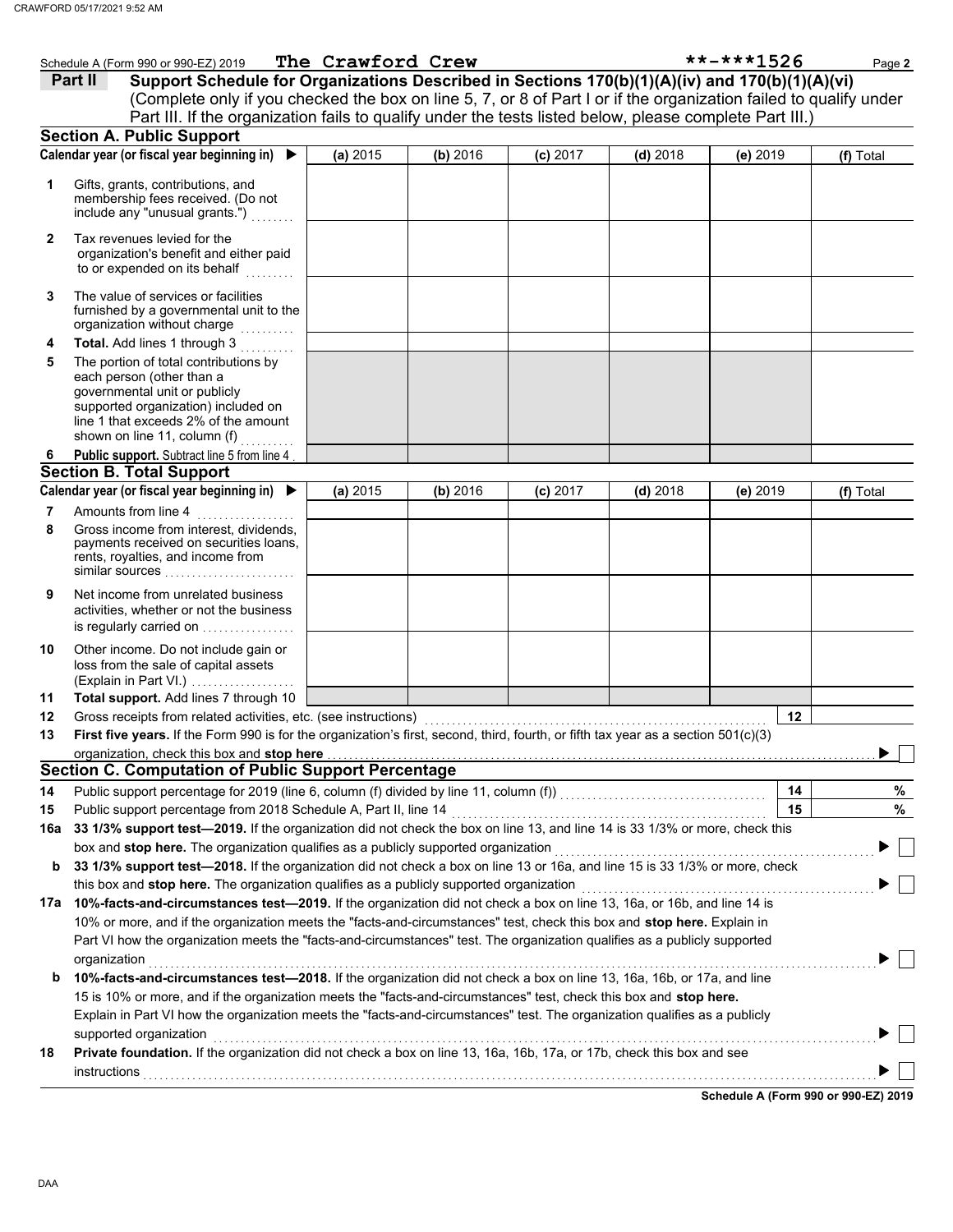|                | Schedule A (Form 990 or 990-EZ) 2019                                                                                                                                               | The Crawford Crew |          |            |            | **-***1526 | Page 3                             |
|----------------|------------------------------------------------------------------------------------------------------------------------------------------------------------------------------------|-------------------|----------|------------|------------|------------|------------------------------------|
|                | Support Schedule for Organizations Described in Section 509(a)(2)<br>Part III                                                                                                      |                   |          |            |            |            |                                    |
|                | (Complete only if you checked the box on line 10 of Part I or if the organization failed to qualify under Part II.                                                                 |                   |          |            |            |            |                                    |
|                | If the organization fails to qualify under the tests listed below, please complete Part II.)                                                                                       |                   |          |            |            |            |                                    |
|                | <b>Section A. Public Support</b>                                                                                                                                                   |                   |          |            |            |            |                                    |
|                | Calendar year (or fiscal year beginning in)<br>$\blacktriangleright$                                                                                                               | (a) 2015          | (b) 2016 | $(c)$ 2017 | $(d)$ 2018 | (e) 2019   | (f) Total                          |
| $\mathbf{1}$   | Gifts, grants, contributions, and membership fees<br>received. (Do not include any "unusual grants.")                                                                              | 30,042            | 62,443   | 81,069     | 47,933     | 58,827     | 280,314                            |
| $\overline{2}$ | Gross receipts from admissions, merchandise<br>sold or services performed, or facilities<br>furnished in any activity that is related to the<br>organization's tax-exempt purpose  |                   |          |            |            | 27,003     | 27,003                             |
| 3              | Gross receipts from activities that are not an<br>unrelated trade or business under section 513                                                                                    |                   |          |            |            |            |                                    |
| 4              | Tax revenues levied for the<br>organization's benefit and either paid<br>to or expended on its behalf<br>.                                                                         |                   |          |            |            |            |                                    |
| 5              | The value of services or facilities<br>furnished by a governmental unit to the<br>organization without charge                                                                      |                   |          |            |            |            |                                    |
| 6              | Total. Add lines 1 through 5                                                                                                                                                       | 30.042            | 62,443   | 81,069     | 47,933     | 85,830     | 307,317                            |
|                | 7a Amounts included on lines 1, 2, and 3<br>received from disqualified persons                                                                                                     |                   |          |            |            | 1,300      | 1,300                              |
| b              | Amounts included on lines 2 and 3<br>received from other than disqualified<br>persons that exceed the greater of \$5,000<br>or 1% of the amount on line 13 for the year            |                   |          |            |            |            |                                    |
|                | c Add lines 7a and 7b                                                                                                                                                              |                   |          |            |            | 1,300      | 1,300                              |
| 8              | Public support. (Subtract line 7c from<br>line $6.$ )                                                                                                                              |                   |          |            |            |            | 306,017                            |
|                | <b>Section B. Total Support</b>                                                                                                                                                    |                   |          |            |            |            |                                    |
|                | Calendar year (or fiscal year beginning in) $\blacktriangleright$                                                                                                                  | (a) 2015          | (b) 2016 | $(c)$ 2017 | $(d)$ 2018 | (e) 2019   | (f) Total                          |
| 9              | Amounts from line 6                                                                                                                                                                | 30,042            | 62,443   | 81,069     | 47,933     | 85,830     | 307,317                            |
| 10a            | Gross income from interest, dividends,<br>payments received on securities loans, rents,<br>royalties, and income from similar sources                                              |                   |          |            |            |            |                                    |
| b              | Unrelated business taxable income (less<br>section 511 taxes) from businesses<br>acquired after June 30, 1975<br><u>.</u>                                                          |                   |          |            |            |            |                                    |
|                | c Add lines 10a and 10b<br>.                                                                                                                                                       |                   |          |            |            |            |                                    |
| 11             | Net income from unrelated business<br>activities not included in line 10b, whether<br>or not the business is regularly carried on.                                                 |                   |          |            |            |            |                                    |
| 12             | Other income. Do not include gain or<br>loss from the sale of capital assets<br>(Explain in Part VI.)                                                                              |                   |          |            |            |            |                                    |
| 13             | Total support. (Add lines 9, 10c, 11,<br>and $12.$ )                                                                                                                               | 30,042            | 62,443   | 81,069     | 47,933     | 85,830     | 307,317                            |
| 14             | First five years. If the Form 990 is for the organization's first, second, third, fourth, or fifth tax year as a section $501(c)(3)$<br>organization, check this box and stop here |                   |          |            |            |            |                                    |
|                | <b>Section C. Computation of Public Support Percentage</b>                                                                                                                         |                   |          |            |            |            |                                    |
| 15             | Public support percentage for 2019 (line 8, column (f), divided by line 13, column (f)) [[[[[[[[[[[[[[[[[[[[[                                                                      |                   |          |            |            | 15         | 99.58%                             |
| 16             |                                                                                                                                                                                    |                   |          |            |            | 16         | $100.00\,\%$                       |
|                | Section D. Computation of Investment Income Percentage                                                                                                                             |                   |          |            |            |            |                                    |
| 17             | Investment income percentage for 2019 (line 10c, column (f), divided by line 13, column (f)) [[[[[[[[[[[[[[[[                                                                      |                   |          |            |            | 17         | $\%$                               |
| 18             | Investment income percentage from 2018 Schedule A, Part III, line 17                                                                                                               |                   |          |            |            | 18         | %                                  |
|                | 19a 33 1/3% support tests-2019. If the organization did not check the box on line 14, and line 15 is more than 33 1/3%, and line                                                   |                   |          |            |            |            |                                    |
|                | 17 is not more than 33 1/3%, check this box and stop here. The organization qualifies as a publicly supported organization                                                         |                   |          |            |            |            | $\blacktriangleright$ $\mathbf{X}$ |
| b              | 33 1/3% support tests-2018. If the organization did not check a box on line 14 or line 19a, and line 16 is more than 33 1/3%, and                                                  |                   |          |            |            |            |                                    |
|                | line 18 is not more than 33 1/3%, check this box and stop here. The organization qualifies as a publicly supported organization                                                    |                   |          |            |            |            |                                    |
| 20             |                                                                                                                                                                                    |                   |          |            |            |            |                                    |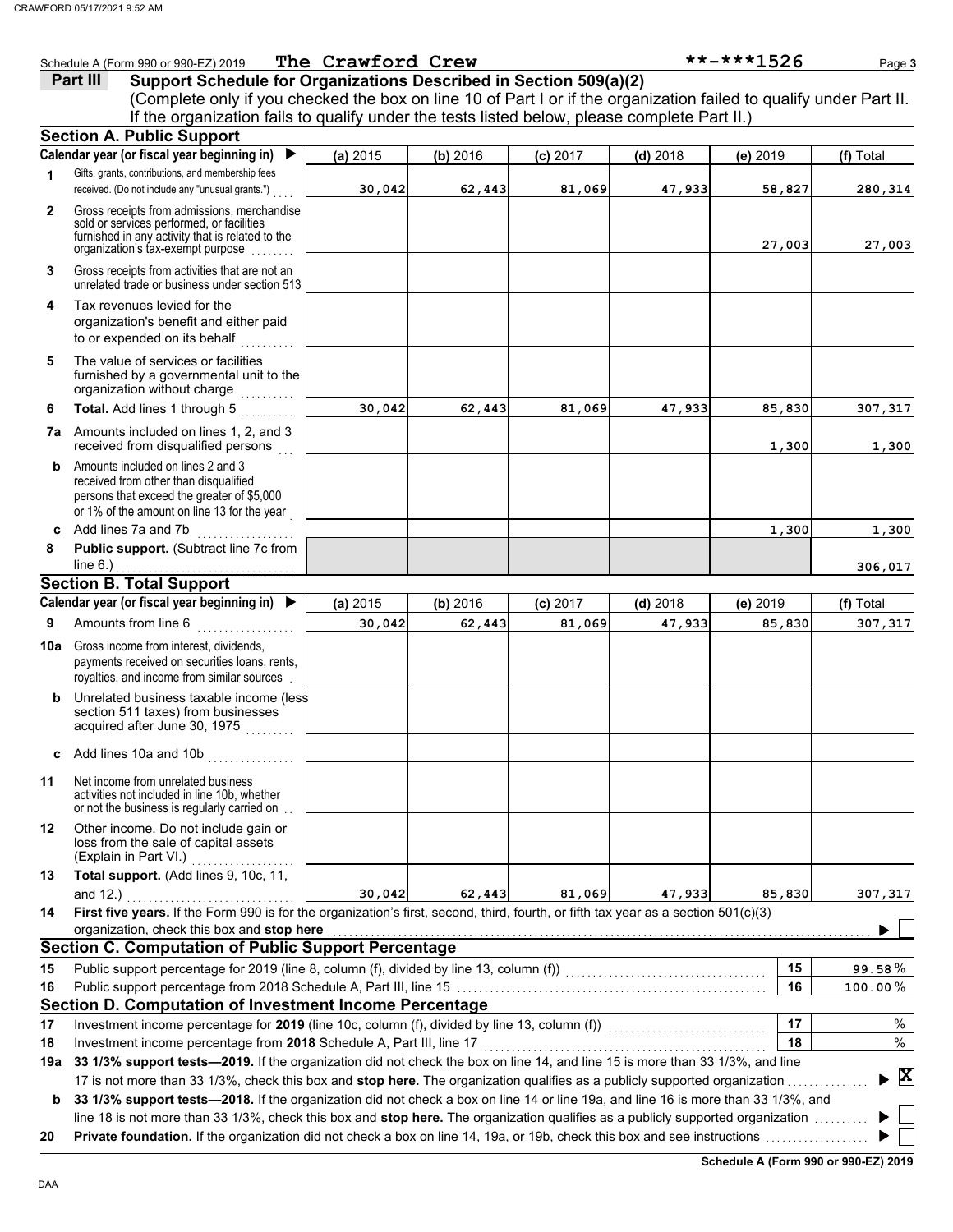## **Part IV Supporting Organizations** Sections A, D, and E. If you checked 12d of Part I, complete Sections A and D, and complete Part V.) Schedule A (Form 990 or 990-EZ) 2019 **The Crawford Crew** \*\*\*\*\*1526 Page 4 **Section A. All Supporting Organizations** (Complete only if you checked a box in line 12 on Part I. If you checked 12a of Part I, complete Sections A and B. If you checked 12b of Part I, complete Sections A and C. If you checked 12c of Part I, complete Are all of the organization's supported organizations listed by name in the organization's governing documents? *If "No," describe in Part VI how the supported organizations are designated. If designated by class or purpose, describe the designation. If historic and continuing relationship, explain.* Did the organization have any supported organization that does not have an IRS determination of status under section 509(a)(1) or (2)? *If "Yes," explain in Part VI how the organization determined that the supported organization was described in section 509(a)(1) or (2).* **1 2 3a** Did the organization have a supported organization described in section 501(c)(4), (5), or (6)? *If "Yes," answer* **b c** Did the organization ensure that all support to such organizations was used exclusively for section 170(c)(2)(B) **4a** Was any supported organization not organized in the United States ("foreign supported organization")? *If* **b c** Did the organization support any foreign supported organization that does not have an IRS determination **5a** Did the organization add, substitute, or remove any supported organizations during the tax year? *If "Yes,"* **b c 6 7 8 9a b c** Did a disqualified person (as defined in line 9a) have an ownership interest in, or derive any personal benefit **10a b** *(b) and (c) below.* Did the organization confirm that each supported organization qualified under section 501(c)(4), (5), or (6) and satisfied the public support tests under section 509(a)(2)? *If "Yes," describe in Part VI when and how the organization made the determination.* purposes? *If "Yes," explain in Part VI what controls the organization put in place to ensure such use. "Yes," and if you checked 12a or 12b in Part I, answer (b) and (c) below.* Did the organization have ultimate control and discretion in deciding whether to make grants to the foreign supported organization? *If "Yes," describe in Part VI how the organization had such control and discretion despite being controlled or supervised by or in connection with its supported organizations.* under sections 501(c)(3) and 509(a)(1) or (2)? *If "Yes," explain in Part VI what controls the organization used to ensure that all support to the foreign supported organization was used exclusively for section 170(c)(2)(B) purposes. answer (b) and (c) below (if applicable). Also, provide detail in Part VI, including (i) the names and EIN numbers of the supported organizations added, substituted, or removed; (ii) the reasons for each such action; (iii) the authority under the organization's organizing document authorizing such action; and (iv) how the action was accomplished (such as by amendment to the organizing document).* **Type I or Type II only.** Was any added or substituted supported organization part of a class already designated in the organization's organizing document? **Substitutions only.** Was the substitution the result of an event beyond the organization's control? Did the organization provide support (whether in the form of grants or the provision of services or facilities) to anyone other than (i) its supported organizations, (ii) individuals that are part of the charitable class benefited by one or more of its supported organizations, or (iii) other supporting organizations that also support or benefit one or more of the filing organization's supported organizations? *If "Yes," provide detail in Part VI.* Did the organization provide a grant, loan, compensation, or other similar payment to a substantial contributor (as defined in section 4958(c)(3)(C)), a family member of a substantial contributor, or a 35% controlled entity with regard to a substantial contributor? *If "Yes," complete Part I of Schedule L (Form 990 or 990-EZ).* Did the organization make a loan to a disqualified person (as defined in section 4958) not described in line 7? *If "Yes," complete Part I of Schedule L (Form 990 or 990-EZ).* Was the organization controlled directly or indirectly at any time during the tax year by one or more disqualified persons as defined in section 4946 (other than foundation managers and organizations described in section 509(a)(1) or (2))? *If "Yes," provide detail in Part VI.* Did one or more disqualified persons (as defined in line 9a) hold a controlling interest in any entity in which the supporting organization had an interest? *If "Yes," provide detail in Part VI.* from, assets in which the supporting organization also had an interest? *If "Yes," provide detail in Part VI.* Was the organization subject to the excess business holdings rules of section 4943 because of section 4943(f) (regarding certain Type II supporting organizations, and all Type III non-functionally integrated supporting organizations)? *If "Yes," answer 10b below.* Did the organization have any excess business holdings in the tax year? *(Use Schedule C, Form 4720, to determine whether the organization had excess business holdings.)* **Yes No 1 2 3a 3b 3c 4a 4b 4c 5a 5b 5c 6 7 8 9a 9b 9c 10a 10b** The Crawford Crew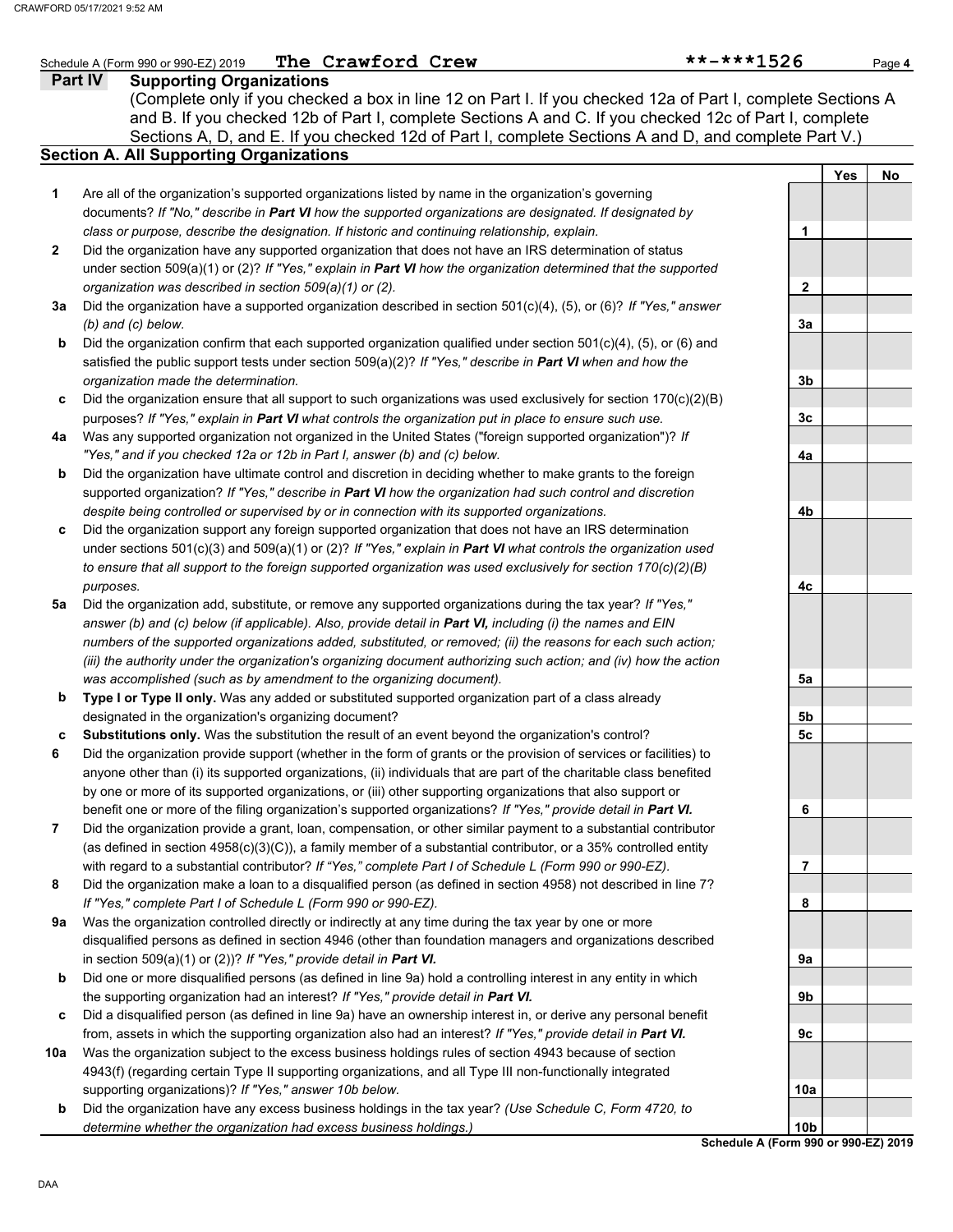|                   | The Crawford Crew<br>Schedule A (Form 990 or 990-EZ) 2019                                                                                                                                                                              | **-***1526             |     | Page 5    |
|-------------------|----------------------------------------------------------------------------------------------------------------------------------------------------------------------------------------------------------------------------------------|------------------------|-----|-----------|
|                   | <b>Supporting Organizations (continued)</b><br><b>Part IV</b>                                                                                                                                                                          |                        |     |           |
|                   |                                                                                                                                                                                                                                        |                        | Yes | No        |
| 11                | Has the organization accepted a gift or contribution from any of the following persons?                                                                                                                                                |                        |     |           |
| a                 | A person who directly or indirectly controls, either alone or together with persons described in (b) and (c)                                                                                                                           |                        |     |           |
| b                 | below, the governing body of a supported organization?<br>A family member of a person described in (a) above?                                                                                                                          | 11a<br>11 <sub>b</sub> |     |           |
| c                 | A 35% controlled entity of a person described in (a) or (b) above? If "Yes" to a, b, or c, provide detail in Part VI.                                                                                                                  | 11c                    |     |           |
|                   | <b>Section B. Type I Supporting Organizations</b>                                                                                                                                                                                      |                        |     |           |
|                   |                                                                                                                                                                                                                                        |                        | Yes | No        |
| 1                 | Did the directors, trustees, or membership of one or more supported organizations have the power to                                                                                                                                    |                        |     |           |
|                   | regularly appoint or elect at least a majority of the organization's directors or trustees at all times during the                                                                                                                     |                        |     |           |
|                   | tax year? If "No," describe in Part VI how the supported organization(s) effectively operated, supervised, or                                                                                                                          |                        |     |           |
|                   | controlled the organization's activities. If the organization had more than one supported organization,                                                                                                                                |                        |     |           |
|                   | describe how the powers to appoint and/or remove directors or trustees were allocated among the supported                                                                                                                              |                        |     |           |
|                   | organizations and what conditions or restrictions, if any, applied to such powers during the tax year.                                                                                                                                 | 1                      |     |           |
| 2                 | Did the organization operate for the benefit of any supported organization other than the supported                                                                                                                                    |                        |     |           |
|                   | organization(s) that operated, supervised, or controlled the supporting organization? If "Yes," explain in Part                                                                                                                        |                        |     |           |
|                   | VI how providing such benefit carried out the purposes of the supported organization(s) that operated,<br>supervised, or controlled the supporting organization.                                                                       | $\mathbf{2}$           |     |           |
|                   | <b>Section C. Type II Supporting Organizations</b>                                                                                                                                                                                     |                        |     |           |
|                   |                                                                                                                                                                                                                                        |                        | Yes | <b>No</b> |
| 1                 | Were a majority of the organization's directors or trustees during the tax year also a majority of the directors                                                                                                                       |                        |     |           |
|                   | or trustees of each of the organization's supported organization(s)? If "No," describe in Part VI how control                                                                                                                          |                        |     |           |
|                   | or management of the supporting organization was vested in the same persons that controlled or managed                                                                                                                                 |                        |     |           |
|                   | the supported organization(s).                                                                                                                                                                                                         | 1                      |     |           |
|                   | <b>Section D. All Type III Supporting Organizations</b>                                                                                                                                                                                |                        |     |           |
|                   |                                                                                                                                                                                                                                        |                        | Yes | <b>No</b> |
| 1                 | Did the organization provide to each of its supported organizations, by the last day of the fifth month of the                                                                                                                         |                        |     |           |
|                   | organization's tax year, (i) a written notice describing the type and amount of support provided during the prior tax                                                                                                                  |                        |     |           |
|                   | year, (ii) a copy of the Form 990 that was most recently filed as of the date of notification, and (iii) copies of the                                                                                                                 |                        |     |           |
|                   | organization's governing documents in effect on the date of notification, to the extent not previously provided?                                                                                                                       | 1                      |     |           |
| 2                 | Were any of the organization's officers, directors, or trustees either (i) appointed or elected by the supported<br>organization(s) or (ii) serving on the governing body of a supported organization? If "No," explain in Part VI how |                        |     |           |
|                   | the organization maintained a close and continuous working relationship with the supported organization(s).                                                                                                                            | 2                      |     |           |
| 3                 | By reason of the relationship described in (2), did the organization's supported organizations have a                                                                                                                                  |                        |     |           |
|                   | significant voice in the organization's investment policies and in directing the use of the organization's                                                                                                                             |                        |     |           |
|                   | income or assets at all times during the tax year? If "Yes," describe in Part VI the role the organization's                                                                                                                           |                        |     |           |
|                   | supported organizations played in this regard.                                                                                                                                                                                         | 3                      |     |           |
|                   | Section E. Type III Functionally-Integrated Supporting Organizations                                                                                                                                                                   |                        |     |           |
| 1                 | Check the box next to the method that the organization used to satisfy the Integral Part Test during the year (see instructions).                                                                                                      |                        |     |           |
| a                 | The organization satisfied the Activities Test. Complete line 2 below.                                                                                                                                                                 |                        |     |           |
| b                 | The organization is the parent of each of its supported organizations. Complete line 3 below.                                                                                                                                          |                        |     |           |
| C                 | The organization supported a governmental entity. Describe in Part VI how you supported a government entity (see instructions).                                                                                                        |                        |     |           |
|                   |                                                                                                                                                                                                                                        |                        | Yes | No        |
| $\mathbf{z}$<br>а | Activities Test. Answer (a) and (b) below.<br>Did substantially all of the organization's activities during the tax year directly further the exempt purposes of                                                                       |                        |     |           |
|                   | the supported organization(s) to which the organization was responsive? If "Yes," then in Part VI identify                                                                                                                             |                        |     |           |
|                   | those supported organizations and explain how these activities directly furthered their exempt purposes,                                                                                                                               |                        |     |           |
|                   | how the organization was responsive to those supported organizations, and how the organization determined                                                                                                                              |                        |     |           |
|                   | that these activities constituted substantially all of its activities.                                                                                                                                                                 | 2a                     |     |           |
| b                 | Did the activities described in (a) constitute activities that, but for the organization's involvement, one or more                                                                                                                    |                        |     |           |
|                   | of the organization's supported organization(s) would have been engaged in? If "Yes," explain in Part VI the                                                                                                                           |                        |     |           |
|                   | reasons for the organization's position that its supported organization(s) would have engaged in these                                                                                                                                 |                        |     |           |
|                   | activities but for the organization's involvement.                                                                                                                                                                                     | 2b                     |     |           |
| 3                 | Parent of Supported Organizations. Answer (a) and (b) below.                                                                                                                                                                           |                        |     |           |
| а                 | Did the organization have the power to regularly appoint or elect a majority of the officers, directors, or                                                                                                                            |                        |     |           |
|                   | trustees of each of the supported organizations? Provide details in Part VI.                                                                                                                                                           | 3a                     |     |           |
| b                 | Did the organization exercise a substantial degree of direction over the policies, programs, and activities of each                                                                                                                    |                        |     |           |
|                   | of its supported organizations? If "Yes," describe in Part VI the role played by the organization in this regard.                                                                                                                      | 3 <sub>b</sub>         |     |           |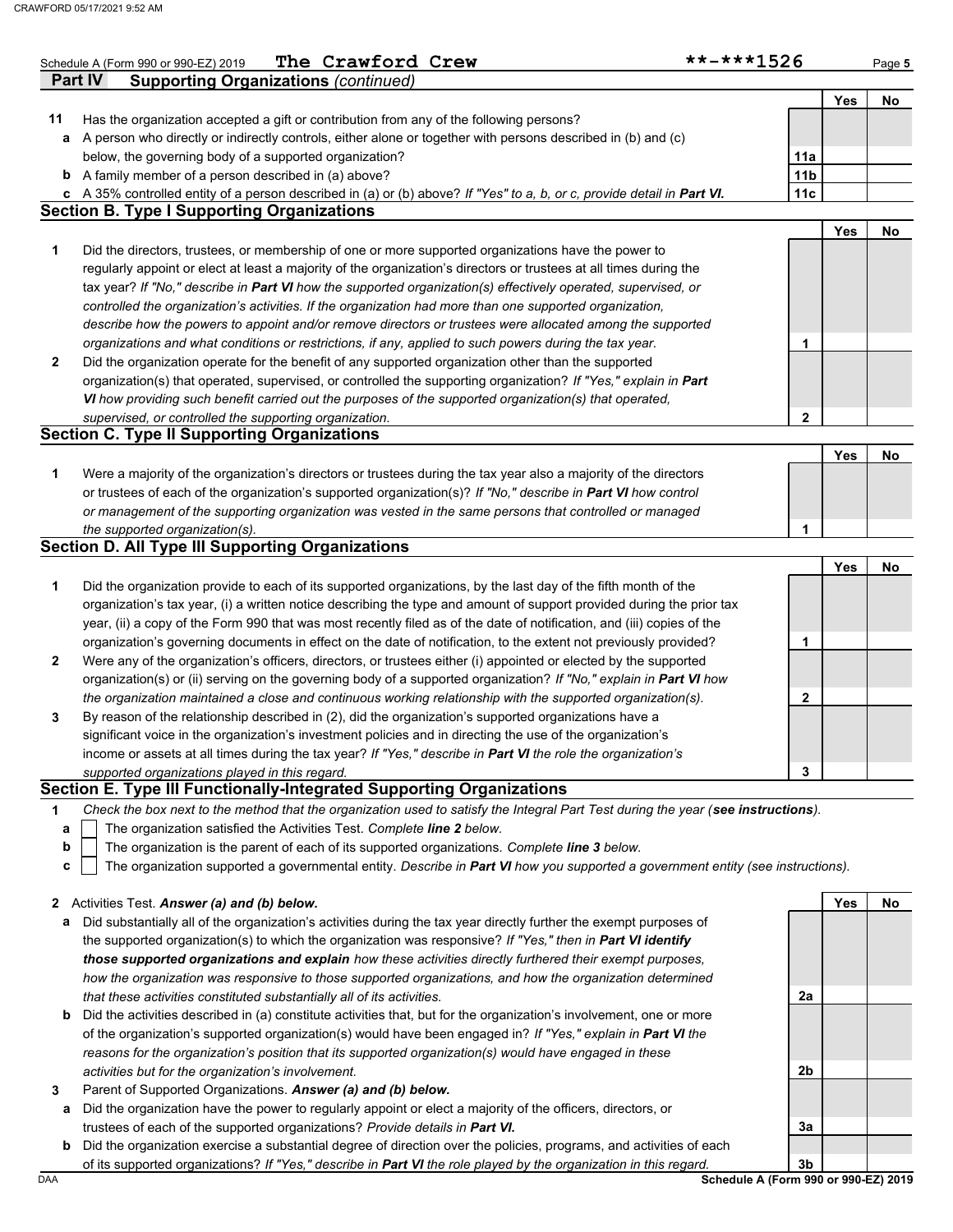| The Crawford Crew<br>Schedule A (Form 990 or 990-EZ) 2019                                                                                        |                | $******1526$   | Page 6                         |
|--------------------------------------------------------------------------------------------------------------------------------------------------|----------------|----------------|--------------------------------|
| Type III Non-Functionally Integrated 509(a)(3) Supporting Organizations<br><b>Part V</b>                                                         |                |                |                                |
| $\mathbf{1}$<br>Check here if the organization satisfied the Integral Part Test as a qualifying trust on Nov. 20, 1970 (explain in Part VI). See |                |                |                                |
| instructions. All other Type III non-functionally integrated supporting organizations must complete Sections A through E                         |                |                |                                |
| <b>Section A - Adjusted Net Income</b>                                                                                                           |                | (A) Prior Year | (B) Current Year               |
|                                                                                                                                                  |                |                | (optional)                     |
| Net short-term capital gain<br>1                                                                                                                 | 1              |                |                                |
| $\mathbf{2}$<br>Recoveries of prior-year distributions                                                                                           | 2              |                |                                |
| 3<br>Other gross income (see instructions)                                                                                                       | 3              |                |                                |
| Add lines 1 through 3.<br>4                                                                                                                      | 4              |                |                                |
| Depreciation and depletion<br>5                                                                                                                  | 5              |                |                                |
| Portion of operating expenses paid or incurred for production or<br>6                                                                            |                |                |                                |
| collection of gross income or for management, conservation, or                                                                                   |                |                |                                |
| maintenance of property held for production of income (see instructions)                                                                         | 6              |                |                                |
| Other expenses (see instructions)<br>7                                                                                                           | 7              |                |                                |
| Adjusted Net Income (subtract lines 5, 6, and 7 from line 4)<br>8                                                                                | 8              |                |                                |
| <b>Section B - Minimum Asset Amount</b>                                                                                                          |                | (A) Prior Year | (B) Current Year<br>(optional) |
| Aggregate fair market value of all non-exempt-use assets (see<br>1.                                                                              |                |                |                                |
| instructions for short tax year or assets held for part of year):                                                                                |                |                |                                |
| <b>a</b> Average monthly value of securities                                                                                                     | 1a             |                |                                |
| <b>b</b> Average monthly cash balances                                                                                                           | 1b             |                |                                |
| Fair market value of other non-exempt-use assets<br>c.                                                                                           | 1 <sub>c</sub> |                |                                |
| <b>Total</b> (add lines 1a, 1b, and 1c)<br>d                                                                                                     | 1d             |                |                                |
| <b>e</b> Discount claimed for blockage or other                                                                                                  |                |                |                                |
| factors (explain in detail in <b>Part VI)</b> :                                                                                                  |                |                |                                |
| Acquisition indebtedness applicable to non-exempt-use assets<br>$\mathbf{2}$                                                                     | $\mathbf 2$    |                |                                |
| Subtract line 2 from line 1d.<br>3                                                                                                               | 3              |                |                                |
| Cash deemed held for exempt use. Enter 1-1/2% of line 3 (for greater amount,<br>4                                                                |                |                |                                |
| see instructions)                                                                                                                                | 4              |                |                                |
| 5<br>Net value of non-exempt-use assets (subtract line 4 from line 3)                                                                            | 5              |                |                                |
| 6<br>Multiply line 5 by .035.                                                                                                                    | 6              |                |                                |
| 7<br>Recoveries of prior-year distributions                                                                                                      | $\overline{7}$ |                |                                |
| 8<br>Minimum Asset Amount (add line 7 to line 6)                                                                                                 | 8              |                |                                |
| <b>Section C - Distributable Amount</b>                                                                                                          |                |                | <b>Current Year</b>            |
| 1<br>Adjusted net income for prior year (from Section A, line 8, Column A)                                                                       | 1              |                |                                |
| $\overline{2}$<br>Enter 85% of line 1.                                                                                                           | $\mathbf{2}$   |                |                                |
| 3<br>Minimum asset amount for prior year (from Section B, line 8, Column A)                                                                      | 3              |                |                                |
| 4<br>Enter greater of line 2 or line 3.                                                                                                          | 4              |                |                                |
| Income tax imposed in prior year<br>5                                                                                                            | 5              |                |                                |
| <b>Distributable Amount.</b> Subtract line 5 from line 4, unless subject to<br>6                                                                 |                |                |                                |
| emergency temporary reduction (see instructions).                                                                                                | 6              |                |                                |

**7**  $\mid$  Check here if the current year is the organization's first as a non-functionally integrated Type III supporting organization (see instructions).

**Schedule A (Form 990 or 990-EZ) 2019**

DAA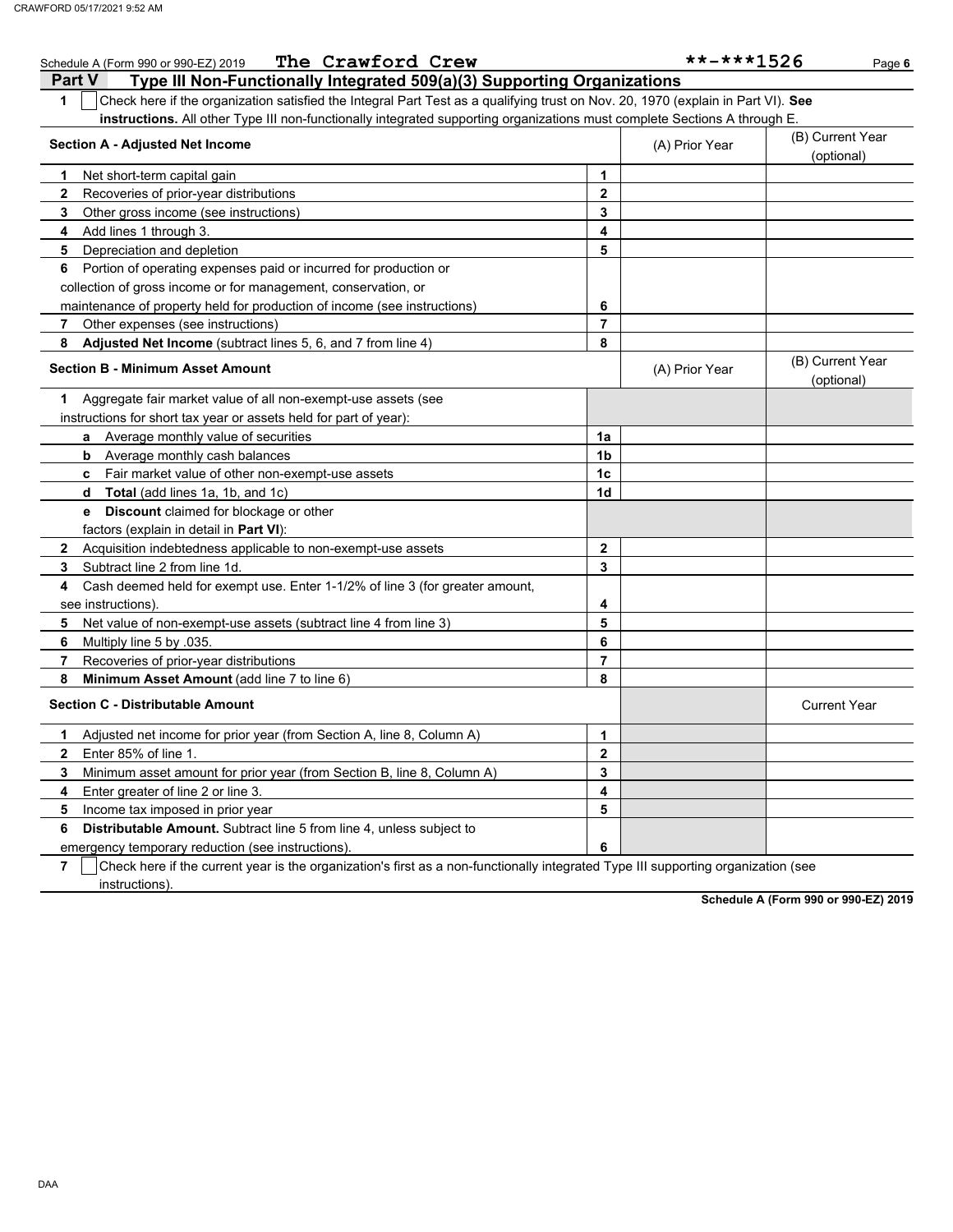|               | The Crawford Crew<br>Schedule A (Form 990 or 990-EZ) 2019                                                                   |                                    | $******1526$                                  | Page 7                                                  |
|---------------|-----------------------------------------------------------------------------------------------------------------------------|------------------------------------|-----------------------------------------------|---------------------------------------------------------|
| <b>Part V</b> | Type III Non-Functionally Integrated 509(a)(3) Supporting Organizations (continued)                                         |                                    |                                               |                                                         |
|               | <b>Section D - Distributions</b>                                                                                            |                                    |                                               | <b>Current Year</b>                                     |
| 1             | Amounts paid to supported organizations to accomplish exempt purposes                                                       |                                    |                                               |                                                         |
| $\mathbf{2}$  | Amounts paid to perform activity that directly furthers exempt purposes of supported                                        |                                    |                                               |                                                         |
|               | organizations, in excess of income from activity                                                                            |                                    |                                               |                                                         |
| 3             | Administrative expenses paid to accomplish exempt purposes of supported organizations                                       |                                    |                                               |                                                         |
| 4             | Amounts paid to acquire exempt-use assets                                                                                   |                                    |                                               |                                                         |
| 5             | Qualified set-aside amounts (prior IRS approval required)                                                                   |                                    |                                               |                                                         |
| 6             | Other distributions (describe in Part VI). See instructions.                                                                |                                    |                                               |                                                         |
| 7             | Total annual distributions. Add lines 1 through 6.                                                                          |                                    |                                               |                                                         |
| 8             | Distributions to attentive supported organizations to which the organization is responsive                                  |                                    |                                               |                                                         |
|               | (provide details in Part VI). See instructions.                                                                             |                                    |                                               |                                                         |
| 9             | Distributable amount for 2019 from Section C, line 6                                                                        |                                    |                                               |                                                         |
| 10            | Line 8 amount divided by line 9 amount                                                                                      |                                    |                                               |                                                         |
|               | <b>Section E - Distribution Allocations (see instructions)</b>                                                              | (i)<br><b>Excess Distributions</b> | (ii)<br><b>Underdistributions</b><br>Pre-2019 | (iii)<br><b>Distributable</b><br><b>Amount for 2019</b> |
| 1             | Distributable amount for 2019 from Section C, line 6                                                                        |                                    |                                               |                                                         |
| $\mathbf{2}$  | Underdistributions, if any, for years prior to 2019<br>(reasonable cause required-explain in Part VI). See<br>instructions. |                                    |                                               |                                                         |
| 3             | Excess distributions carryover, if any, to 2019                                                                             |                                    |                                               |                                                         |
|               | <b>a</b> From 2014                                                                                                          |                                    |                                               |                                                         |
|               | $b$ From 2015                                                                                                               |                                    |                                               |                                                         |
|               | <b>c</b> From 2016                                                                                                          |                                    |                                               |                                                         |
|               | <b>d</b> From 2017                                                                                                          |                                    |                                               |                                                         |
|               | e From 2018                                                                                                                 |                                    |                                               |                                                         |
|               | f Total of lines 3a through e                                                                                               |                                    |                                               |                                                         |
|               | g Applied to underdistributions of prior years                                                                              |                                    |                                               |                                                         |
|               | h Applied to 2019 distributable amount                                                                                      |                                    |                                               |                                                         |
|               | Carryover from 2014 not applied (see instructions)                                                                          |                                    |                                               |                                                         |
|               | Remainder. Subtract lines 3g, 3h, and 3i from 3f.                                                                           |                                    |                                               |                                                         |
| 4             | Distributions for 2019 from                                                                                                 |                                    |                                               |                                                         |
|               | \$<br>Section D, line 7:                                                                                                    |                                    |                                               |                                                         |
|               | a Applied to underdistributions of prior years                                                                              |                                    |                                               |                                                         |
|               | <b>b</b> Applied to 2019 distributable amount                                                                               |                                    |                                               |                                                         |
|               | c Remainder. Subtract lines 4a and 4b from 4.                                                                               |                                    |                                               |                                                         |
| 5             | Remaining underdistributions for years prior to 2019, if                                                                    |                                    |                                               |                                                         |
|               | any. Subtract lines 3g and 4a from line 2. For result                                                                       |                                    |                                               |                                                         |
|               | greater than zero, explain in Part VI. See instructions.                                                                    |                                    |                                               |                                                         |
| 6             | Remaining underdistributions for 2019. Subtract lines 3h                                                                    |                                    |                                               |                                                         |
|               | and 4b from line 1. For result greater than zero, explain in                                                                |                                    |                                               |                                                         |
|               | <b>Part VI</b> . See instructions.                                                                                          |                                    |                                               |                                                         |
| 7             | Excess distributions carryover to 2020. Add lines 3j<br>and 4c.                                                             |                                    |                                               |                                                         |
| 8             | Breakdown of line 7:                                                                                                        |                                    |                                               |                                                         |
|               | a Excess from 2015                                                                                                          |                                    |                                               |                                                         |
|               | <b>b</b> Excess from 2016                                                                                                   |                                    |                                               |                                                         |
|               | c Excess from 2017                                                                                                          |                                    |                                               |                                                         |
|               | d Excess from 2018                                                                                                          |                                    |                                               |                                                         |
|               | e Excess from 2019                                                                                                          |                                    |                                               |                                                         |
|               |                                                                                                                             |                                    |                                               | Schodule A (Form 000 or 000 EZ) 2010                    |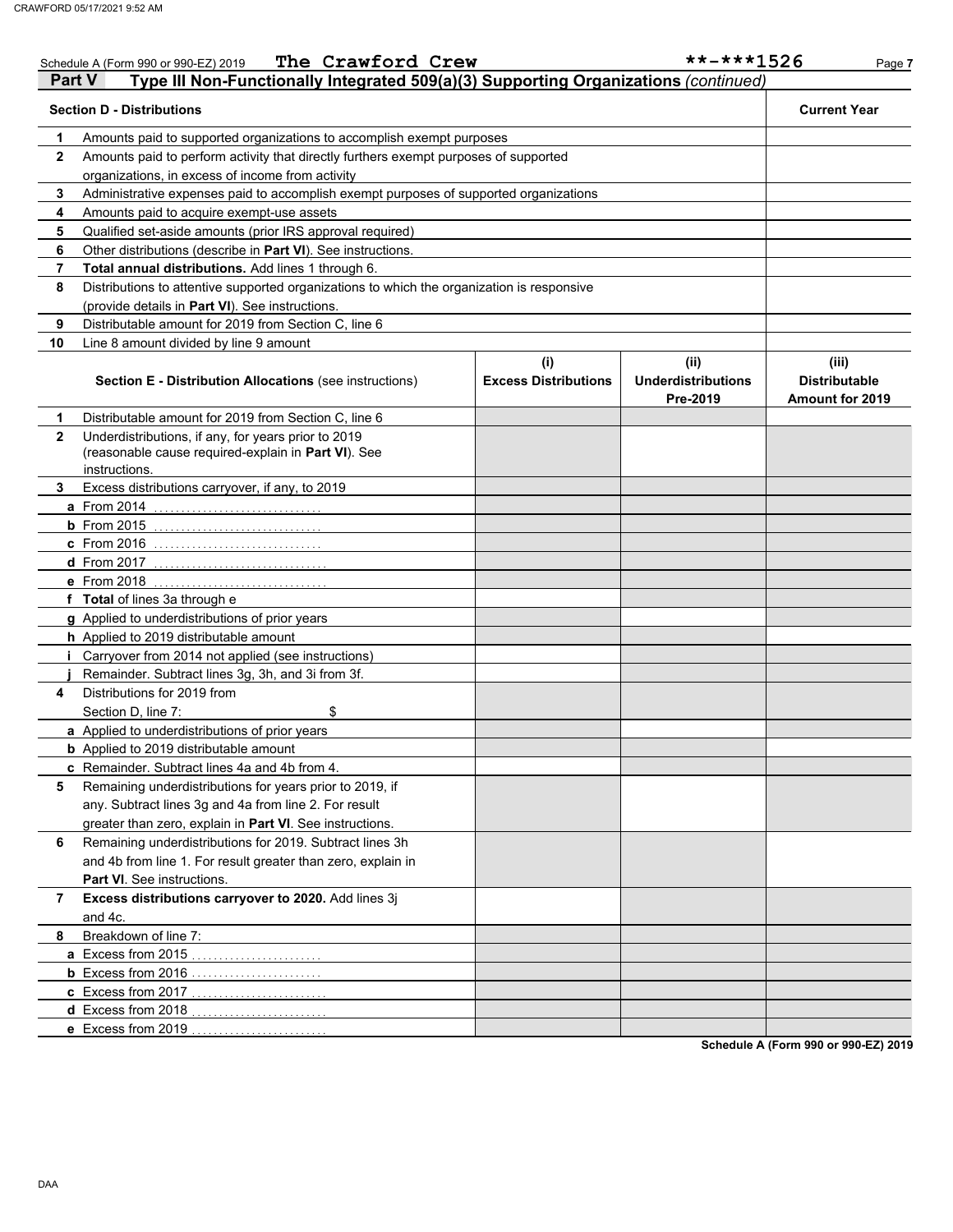|         | Schedule A (Form 990 or 990-EZ) 2019 | The Crawford Crew |                                                                                                | $******1526$                                                                                                                                                                                                                                   | Page 8 |
|---------|--------------------------------------|-------------------|------------------------------------------------------------------------------------------------|------------------------------------------------------------------------------------------------------------------------------------------------------------------------------------------------------------------------------------------------|--------|
| Part VI |                                      |                   |                                                                                                | Supplemental Information. Provide the explanations required by Part II, line 10; Part II, line 17a or 17b; Part                                                                                                                                |        |
|         |                                      |                   |                                                                                                | III, line 12; Part IV, Section A, lines 1, 2, 3b, 3c, 4b, 4c, 5a, 6, 9a, 9b, 9c, 11a, 11b, and 11c; Part IV, Section                                                                                                                           |        |
|         |                                      |                   |                                                                                                | B, lines 1 and 2; Part IV, Section C, line 1; Part IV, Section D, lines 2 and 3; Part IV, Section E, lines 1c, 2a, 2b,<br>3a, and 3b; Part V, line 1; Part V, Section B, line 1e; Part V, Section D, lines 5, 6, and 8; and Part V, Section E, |        |
|         |                                      |                   | lines 2, 5, and 6. Also complete this part for any additional information. (See instructions.) |                                                                                                                                                                                                                                                |        |
|         |                                      |                   |                                                                                                |                                                                                                                                                                                                                                                |        |
|         |                                      |                   |                                                                                                |                                                                                                                                                                                                                                                |        |
|         |                                      |                   |                                                                                                |                                                                                                                                                                                                                                                |        |
|         |                                      |                   |                                                                                                |                                                                                                                                                                                                                                                |        |
|         |                                      |                   |                                                                                                |                                                                                                                                                                                                                                                |        |
|         |                                      |                   |                                                                                                |                                                                                                                                                                                                                                                |        |
|         |                                      |                   |                                                                                                |                                                                                                                                                                                                                                                |        |
|         |                                      |                   |                                                                                                |                                                                                                                                                                                                                                                |        |
|         |                                      |                   |                                                                                                |                                                                                                                                                                                                                                                |        |
|         |                                      |                   |                                                                                                |                                                                                                                                                                                                                                                |        |
|         |                                      |                   |                                                                                                |                                                                                                                                                                                                                                                |        |
|         |                                      |                   |                                                                                                |                                                                                                                                                                                                                                                |        |
|         |                                      |                   |                                                                                                |                                                                                                                                                                                                                                                |        |
|         |                                      |                   |                                                                                                |                                                                                                                                                                                                                                                |        |
|         |                                      |                   |                                                                                                |                                                                                                                                                                                                                                                |        |
|         |                                      |                   |                                                                                                |                                                                                                                                                                                                                                                |        |
|         |                                      |                   |                                                                                                |                                                                                                                                                                                                                                                |        |
|         |                                      |                   |                                                                                                |                                                                                                                                                                                                                                                |        |
|         |                                      |                   |                                                                                                |                                                                                                                                                                                                                                                |        |
|         |                                      |                   |                                                                                                |                                                                                                                                                                                                                                                |        |
|         |                                      |                   |                                                                                                |                                                                                                                                                                                                                                                |        |
|         |                                      |                   |                                                                                                |                                                                                                                                                                                                                                                |        |
|         |                                      |                   |                                                                                                |                                                                                                                                                                                                                                                |        |
|         |                                      |                   |                                                                                                |                                                                                                                                                                                                                                                |        |
|         |                                      |                   |                                                                                                |                                                                                                                                                                                                                                                |        |
|         |                                      |                   |                                                                                                |                                                                                                                                                                                                                                                |        |
|         |                                      |                   |                                                                                                |                                                                                                                                                                                                                                                |        |
|         |                                      |                   |                                                                                                |                                                                                                                                                                                                                                                |        |
|         |                                      |                   |                                                                                                |                                                                                                                                                                                                                                                |        |
|         |                                      |                   |                                                                                                |                                                                                                                                                                                                                                                |        |
|         |                                      |                   |                                                                                                |                                                                                                                                                                                                                                                |        |
|         |                                      |                   |                                                                                                |                                                                                                                                                                                                                                                |        |
|         |                                      |                   |                                                                                                |                                                                                                                                                                                                                                                |        |
|         |                                      |                   |                                                                                                |                                                                                                                                                                                                                                                |        |
|         |                                      |                   |                                                                                                |                                                                                                                                                                                                                                                |        |
|         |                                      |                   |                                                                                                |                                                                                                                                                                                                                                                |        |
|         |                                      |                   |                                                                                                |                                                                                                                                                                                                                                                |        |
|         |                                      |                   |                                                                                                |                                                                                                                                                                                                                                                |        |
|         |                                      |                   |                                                                                                |                                                                                                                                                                                                                                                |        |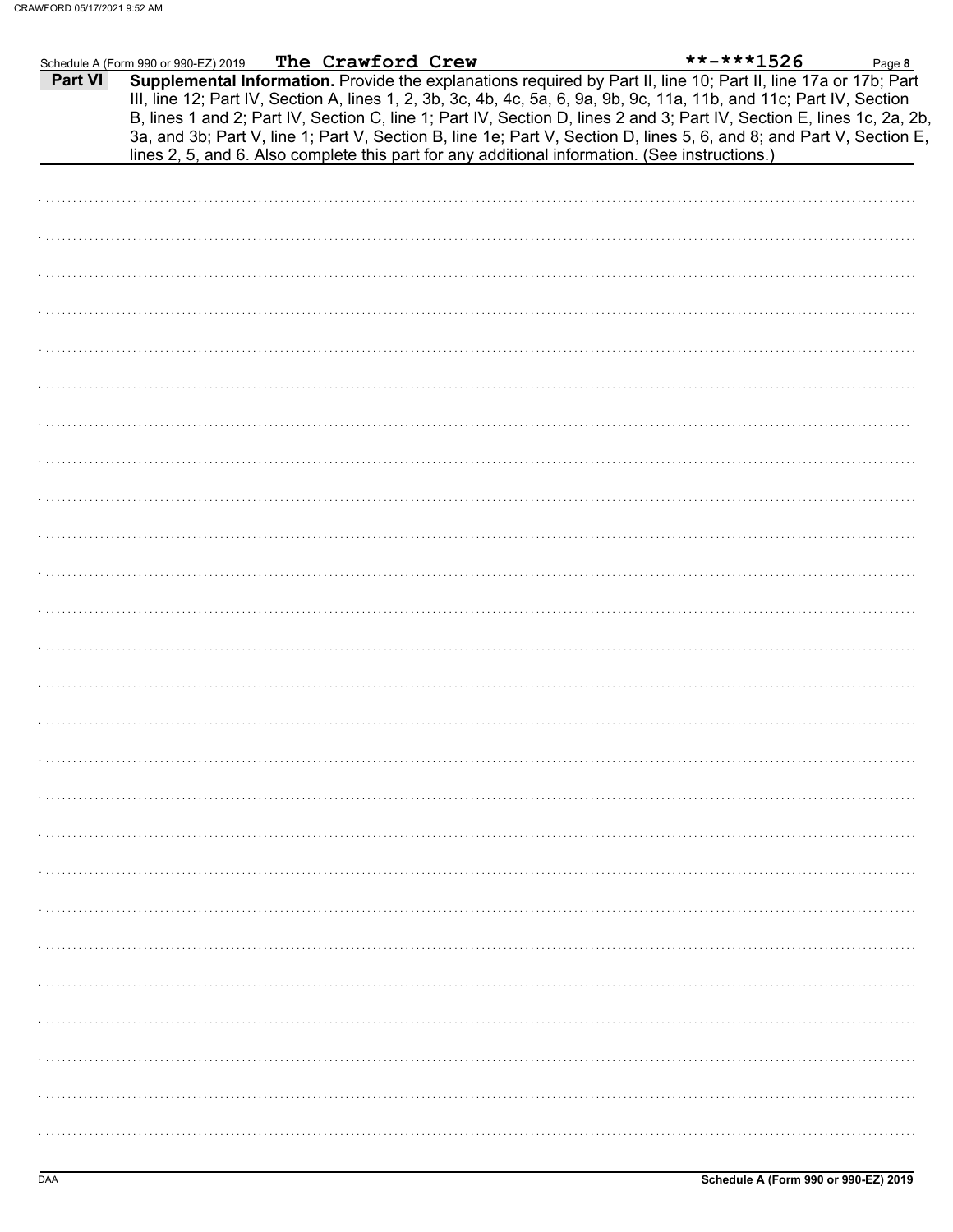## OMB No. 1545-0047 Department of the Treasury Internal Revenue Service Name of the organization **2019 Schedule B**  $\overline{\phantom{a}}$  **Schedule of Contributors (Form 990, 990-EZ, or 990-PF) Attach to Form 990, Form 990-EZ, or Form 990-PF. Employer identification number Organization type** (check one):  **Go to** *www.irs.gov/Form990* **for the latest information. The Crawford Crew \*\*-\*\*\*1526**

| Filers of:         | Section:                                                                           |  |  |  |  |
|--------------------|------------------------------------------------------------------------------------|--|--|--|--|
| Form 990 or 990-EZ | $ \mathbf{X} $ 501(c)( $3$ ) (enter number) organization                           |  |  |  |  |
|                    | $4947(a)(1)$ nonexempt charitable trust <b>not</b> treated as a private foundation |  |  |  |  |
|                    | 527 political organization                                                         |  |  |  |  |
| Form 990-PF        | $501(c)(3)$ exempt private foundation                                              |  |  |  |  |
|                    | $4947(a)(1)$ nonexempt charitable trust treated as a private foundation            |  |  |  |  |
|                    | $501(c)(3)$ taxable private foundation                                             |  |  |  |  |
|                    |                                                                                    |  |  |  |  |

Check if your organization is covered by the **General Rule** or a **Special Rule. Note:** Only a section 501(c)(7), (8), or (10) organization can check boxes for both the General Rule and a Special Rule. See instructions.

## **General Rule**

 $\bm{X}$  For an organization filing Form 990, 990-EZ, or 990-PF that received, during the year, contributions totaling \$5,000 or more (in money or property) from any one contributor. Complete Parts I and II. See instructions for determining a contributor's total contributions.

## **Special Rules**

| For an organization described in section 501(c)(3) filing Form 990 or 990-EZ that met the 33 <sup>1</sup> /3% support test of the |
|-----------------------------------------------------------------------------------------------------------------------------------|
| regulations under sections 509(a)(1) and 170(b)(1)(A)(vi), that checked Schedule A (Form 990 or 990-EZ), Part II, line            |
| 13, 16a, or 16b, and that received from any one contributor, during the year, total contributions of the greater of (1)           |
| \$5,000; or (2) 2% of the amount on (i) Form 990, Part VIII, line 1h; or (ii) Form 990-EZ, line 1. Complete Parts I and II.       |

literary, or educational purposes, or for the prevention of cruelty to children or animals. Complete Parts I (entering For an organization described in section 501(c)(7), (8), or (10) filing Form 990 or 990-EZ that received from any one contributor, during the year, total contributions of more than \$1,000 *exclusively* for religious, charitable, scientific, "N/A" in column (b) instead of the contributor name and address), II, and III.

For an organization described in section 501(c)(7), (8), or (10) filing Form 990 or 990-EZ that received from any one contributor, during the year, contributions *exclusively* for religious, charitable, etc., purposes, but no such contributions totaled more than \$1,000. If this box is checked, enter here the total contributions that were received during the year for an *exclusively* religious, charitable, etc., purpose. Don't complete any of the parts unless the **General Rule** applies to this organization because it received *nonexclusively* religious, charitable, etc., contributions totaling \$5,000 or more during the year . . . . . . . . . . . . . . . . . . . . . . . . . . . . . . . . . . . . . . . . . . . . . . . . . . . . . . . . . . . . . . . . . . . . . . . . . . . . \$ . . . . . . . . . . . . . . . . . . . . . . . . . . .

990-EZ, or 990-PF), but it **must** answer "No" on Part IV, line 2, of its Form 990; or check the box on line H of its Form 990-EZ or on its Form 990-PF, Part I, line 2, to certify that it doesn't meet the filing requirements of Schedule B (Form 990, 990-EZ, or 990-PF). **Caution:** An organization that isn't covered by the General Rule and/or the Special Rules doesn't file Schedule B (Form 990,

**For Paperwork Reduction Act Notice, see the instructions for Form 990, 990-EZ, or 990-PF.**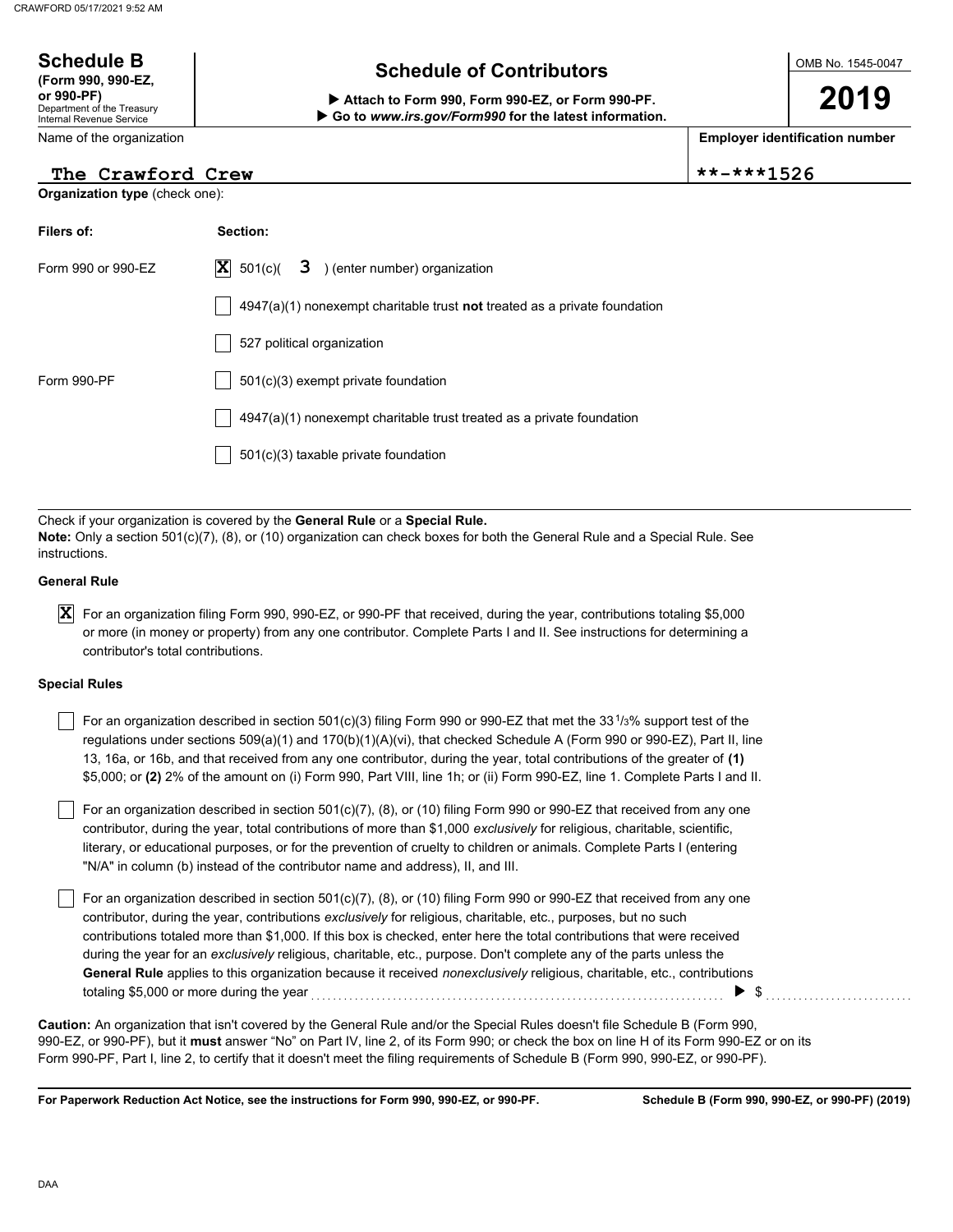|              | Schedule B (Form 990, 990-EZ, or 990-PF) (2019)<br>Name of organization<br>The Crawford Crew   |                                   | Page 1 of 1<br>Page 2<br><b>Employer identification number</b><br>**-***1526                 |
|--------------|------------------------------------------------------------------------------------------------|-----------------------------------|----------------------------------------------------------------------------------------------|
| Part I       | Contributors (see instructions). Use duplicate copies of Part I if additional space is needed. |                                   |                                                                                              |
| (a)<br>No.   | (b)<br>Name, address, and ZIP + 4                                                              | (c)<br><b>Total contributions</b> | (d)<br>Type of contribution                                                                  |
| $\mathbf{1}$ | Rockbridge Capital<br>4100 Regent Street<br>OH 43219<br>Columbus                               | 5,000<br>\$                       | X<br>Person<br>Payroll<br><b>Noncash</b><br>(Complete Part II for<br>noncash contributions.) |
| (a)<br>No.   | (b)<br>Name, address, and ZIP + 4                                                              | (c)<br><b>Total contributions</b> | (d)<br>Type of contribution                                                                  |
|              |                                                                                                | \$                                | Person<br>Payroll<br><b>Noncash</b><br>(Complete Part II for<br>noncash contributions.)      |
| (a)<br>No.   | (b)<br>Name, address, and ZIP + 4                                                              | (c)<br><b>Total contributions</b> | (d)<br>Type of contribution                                                                  |
|              |                                                                                                | \$                                | Person<br>Payroll<br><b>Noncash</b><br>(Complete Part II for<br>noncash contributions.)      |
| (a)<br>No.   | (b)<br>Name, address, and ZIP + 4                                                              | (c)<br><b>Total contributions</b> | (d)<br>Type of contribution                                                                  |
|              |                                                                                                | \$                                | Person<br>Payroll<br>Noncash<br>(Complete Part II for<br>noncash contributions.)             |
| (a)<br>No.   | (b)<br>Name, address, and ZIP + 4                                                              | (c)<br><b>Total contributions</b> | (d)<br>Type of contribution                                                                  |
|              |                                                                                                | \$                                | Person<br>Payroll<br>Noncash<br>(Complete Part II for<br>noncash contributions.)             |
| (a)<br>No.   | (b)<br>Name, address, and ZIP + 4                                                              | (c)<br><b>Total contributions</b> | (d)<br>Type of contribution                                                                  |
|              |                                                                                                | \$                                | Person<br>Payroll<br>Noncash<br>(Complete Part II for<br>noncash contributions.)             |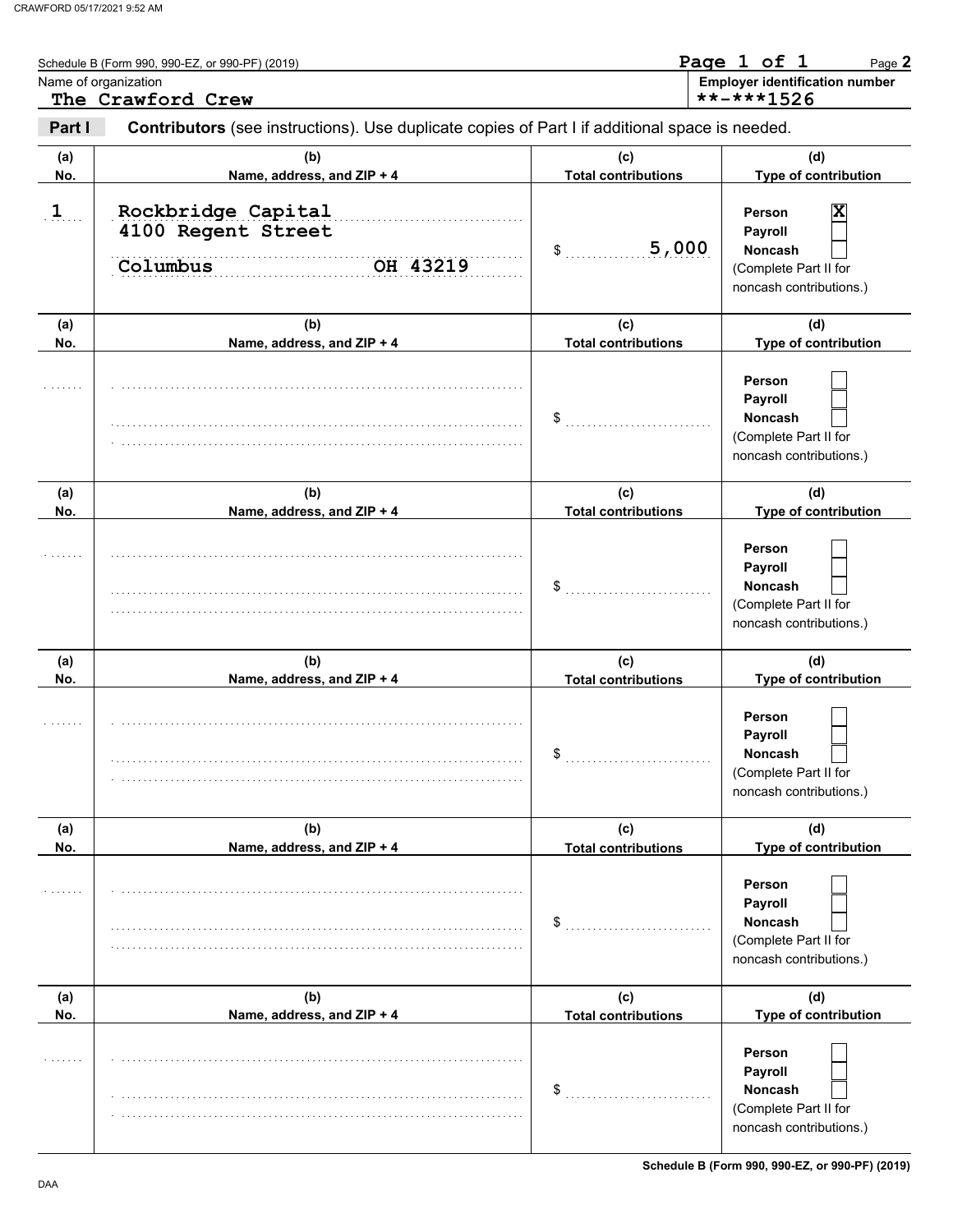| <b>SCHEDULE G</b><br><b>Supplemental Information Regarding Fundraising or Gaming Activities</b><br>Complete if the organization answered "Yes" on Form 990, Part IV, line 17, 18, or 19, or if the<br>(Form 990 or 990-EZ)<br>organization entered more than \$15,000 on Form 990-EZ, line 6a. |                                                                                                                                                                                                                                          |                                                                        |                                       |                                         |                                       | OMB No. 1545-0047                                    |                                  |
|------------------------------------------------------------------------------------------------------------------------------------------------------------------------------------------------------------------------------------------------------------------------------------------------|------------------------------------------------------------------------------------------------------------------------------------------------------------------------------------------------------------------------------------------|------------------------------------------------------------------------|---------------------------------------|-----------------------------------------|---------------------------------------|------------------------------------------------------|----------------------------------|
| Department of the Treasury                                                                                                                                                                                                                                                                     |                                                                                                                                                                                                                                          | Attach to Form 990 or Form 990-EZ.                                     |                                       | <b>Open to Public</b>                   |                                       |                                                      |                                  |
| Internal Revenue Service<br>Name of the organization                                                                                                                                                                                                                                           |                                                                                                                                                                                                                                          | Go to www.irs.gov/Form990 for instructions and the latest information. | <b>Employer identification number</b> | Inspection                              |                                       |                                                      |                                  |
|                                                                                                                                                                                                                                                                                                | The Crawford Crew<br>**-***1526                                                                                                                                                                                                          |                                                                        |                                       |                                         |                                       |                                                      |                                  |
| Part I                                                                                                                                                                                                                                                                                         | Fundraising Activities. Complete if the organization answered "Yes" on Form 990, Part IV, line 17.<br>Form 990-EZ filers are not required to complete this part.                                                                         |                                                                        |                                       |                                         |                                       |                                                      |                                  |
| 1                                                                                                                                                                                                                                                                                              | Indicate whether the organization raised funds through any of the following activities. Check all that apply.                                                                                                                            |                                                                        |                                       |                                         |                                       |                                                      |                                  |
| Mail solicitations<br>a                                                                                                                                                                                                                                                                        |                                                                                                                                                                                                                                          | e                                                                      |                                       |                                         | Solicitation of non-government grants |                                                      |                                  |
| Internet and email solicitations<br>b                                                                                                                                                                                                                                                          |                                                                                                                                                                                                                                          | f                                                                      |                                       |                                         | Solicitation of government grants     |                                                      |                                  |
| Phone solicitations<br>c                                                                                                                                                                                                                                                                       |                                                                                                                                                                                                                                          | Special fundraising events<br>a                                        |                                       |                                         |                                       |                                                      |                                  |
| In-person solicitations<br>d                                                                                                                                                                                                                                                                   |                                                                                                                                                                                                                                          |                                                                        |                                       |                                         |                                       |                                                      |                                  |
|                                                                                                                                                                                                                                                                                                | 2a Did the organization have a written or oral agreement with any individual (including officers, directors, trustees,<br>or key employees listed in Form 990, Part VII) or entity in connection with professional fundraising services? |                                                                        |                                       |                                         |                                       |                                                      | No<br>Yes                        |
|                                                                                                                                                                                                                                                                                                | <b>b</b> If "Yes," list the 10 highest paid individuals or entities (fundraisers) pursuant to agreements under which the fundraiser is to be                                                                                             |                                                                        |                                       |                                         |                                       |                                                      |                                  |
|                                                                                                                                                                                                                                                                                                | compensated at least \$5,000 by the organization.                                                                                                                                                                                        |                                                                        | (iii) Did fund-                       |                                         |                                       | (v) Amount paid to                                   | (vi) Amount paid to              |
| (i) Name and address of individual<br>or entity (fundraiser)                                                                                                                                                                                                                                   |                                                                                                                                                                                                                                          | (ii) Activity                                                          | contributions?                        | raiser have<br>custody or<br>control of | (iv) Gross receipts<br>from activity  | (or retained by)<br>fundraiser listed in<br>col. (i) | (or retained by)<br>organization |
|                                                                                                                                                                                                                                                                                                |                                                                                                                                                                                                                                          |                                                                        |                                       | Yes No                                  |                                       |                                                      |                                  |
| 1                                                                                                                                                                                                                                                                                              |                                                                                                                                                                                                                                          |                                                                        |                                       |                                         |                                       |                                                      |                                  |
| $\overline{2}$                                                                                                                                                                                                                                                                                 |                                                                                                                                                                                                                                          |                                                                        |                                       |                                         |                                       |                                                      |                                  |
|                                                                                                                                                                                                                                                                                                |                                                                                                                                                                                                                                          |                                                                        |                                       |                                         |                                       |                                                      |                                  |
| 3                                                                                                                                                                                                                                                                                              |                                                                                                                                                                                                                                          |                                                                        |                                       |                                         |                                       |                                                      |                                  |
|                                                                                                                                                                                                                                                                                                |                                                                                                                                                                                                                                          |                                                                        |                                       |                                         |                                       |                                                      |                                  |
| 4                                                                                                                                                                                                                                                                                              |                                                                                                                                                                                                                                          |                                                                        |                                       |                                         |                                       |                                                      |                                  |
|                                                                                                                                                                                                                                                                                                |                                                                                                                                                                                                                                          |                                                                        |                                       |                                         |                                       |                                                      |                                  |
| 5                                                                                                                                                                                                                                                                                              |                                                                                                                                                                                                                                          |                                                                        |                                       |                                         |                                       |                                                      |                                  |
|                                                                                                                                                                                                                                                                                                |                                                                                                                                                                                                                                          |                                                                        |                                       |                                         |                                       |                                                      |                                  |
| ĥ                                                                                                                                                                                                                                                                                              |                                                                                                                                                                                                                                          |                                                                        |                                       |                                         |                                       |                                                      |                                  |
|                                                                                                                                                                                                                                                                                                |                                                                                                                                                                                                                                          |                                                                        |                                       |                                         |                                       |                                                      |                                  |
| 7                                                                                                                                                                                                                                                                                              |                                                                                                                                                                                                                                          |                                                                        |                                       |                                         |                                       |                                                      |                                  |
| 8                                                                                                                                                                                                                                                                                              |                                                                                                                                                                                                                                          |                                                                        |                                       |                                         |                                       |                                                      |                                  |
|                                                                                                                                                                                                                                                                                                |                                                                                                                                                                                                                                          |                                                                        |                                       |                                         |                                       |                                                      |                                  |
|                                                                                                                                                                                                                                                                                                |                                                                                                                                                                                                                                          |                                                                        |                                       |                                         |                                       |                                                      |                                  |
|                                                                                                                                                                                                                                                                                                |                                                                                                                                                                                                                                          |                                                                        |                                       |                                         |                                       |                                                      |                                  |
| 10                                                                                                                                                                                                                                                                                             |                                                                                                                                                                                                                                          |                                                                        |                                       |                                         |                                       |                                                      |                                  |
|                                                                                                                                                                                                                                                                                                |                                                                                                                                                                                                                                          |                                                                        |                                       |                                         |                                       |                                                      |                                  |
|                                                                                                                                                                                                                                                                                                |                                                                                                                                                                                                                                          |                                                                        |                                       |                                         |                                       |                                                      |                                  |
| 3<br>registration or licensing.                                                                                                                                                                                                                                                                | List all states in which the organization is registered or licensed to solicit contributions or has been notified it is exempt from                                                                                                      |                                                                        |                                       |                                         |                                       |                                                      |                                  |
|                                                                                                                                                                                                                                                                                                |                                                                                                                                                                                                                                          |                                                                        |                                       |                                         |                                       |                                                      |                                  |
|                                                                                                                                                                                                                                                                                                |                                                                                                                                                                                                                                          |                                                                        |                                       |                                         |                                       |                                                      |                                  |
|                                                                                                                                                                                                                                                                                                |                                                                                                                                                                                                                                          |                                                                        |                                       |                                         |                                       |                                                      |                                  |
|                                                                                                                                                                                                                                                                                                |                                                                                                                                                                                                                                          |                                                                        |                                       |                                         |                                       |                                                      |                                  |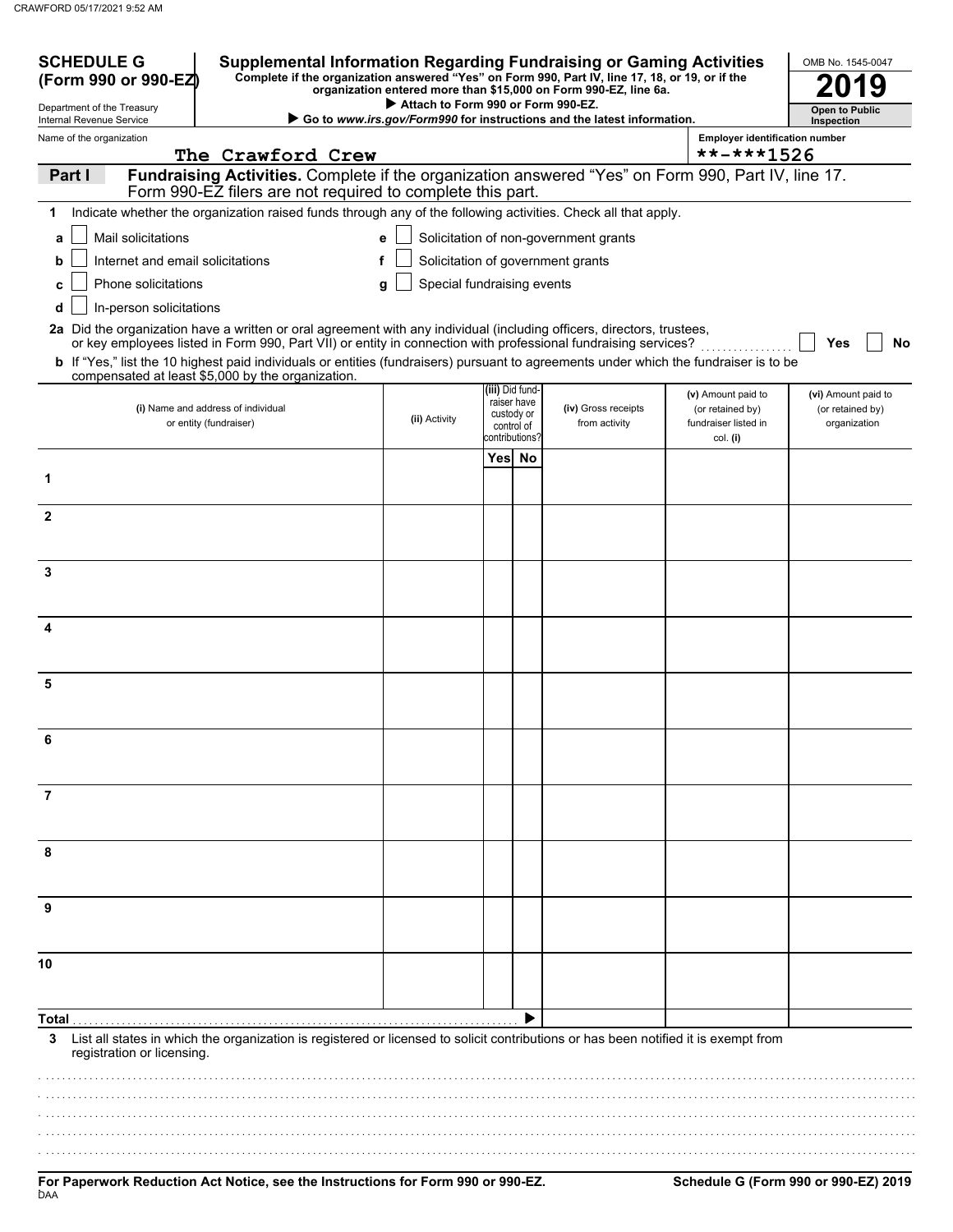| Schedule G (Form 990 or 990-EZ) 2019 | The Crawford Crew | ◠<br>**-***1526<br>$P$ age $\mathbb{Z}$ |
|--------------------------------------|-------------------|-----------------------------------------|
|                                      |                   |                                         |

| Part II | <b>Fundraising Events.</b> Complete if the organization answered "Yes" on Form 990, Part IV, line 18, or reported more |
|---------|------------------------------------------------------------------------------------------------------------------------|
|         | than \$15,000 of fundraising event contributions and gross income on Form 990-EZ, lines 1 and 6b. List events with     |
|         | gross receipts greater than \$5,000.                                                                                   |

| Revenue         |                                                                                                                                                                                                                                                         | 1 Gross receipts<br>2 Less: Contributions<br>3 Gross income (line 1 minus                                     | (a) Event $#1$<br>Raise A Racket<br>(event type)<br>34, 474<br>10,676<br>23,798                                                                                                                                                         | $(b)$ Event #2<br>Strength In Col None<br>(event type)<br>9,070<br>5,865<br>3,205 | (c) Other events<br>(total number) | (d) Total events<br>(add col. (a) through<br>col. (c)<br>43,544<br>16,541<br>27,003 |  |  |  |
|-----------------|---------------------------------------------------------------------------------------------------------------------------------------------------------------------------------------------------------------------------------------------------------|---------------------------------------------------------------------------------------------------------------|-----------------------------------------------------------------------------------------------------------------------------------------------------------------------------------------------------------------------------------------|-----------------------------------------------------------------------------------|------------------------------------|-------------------------------------------------------------------------------------|--|--|--|
| Direct Expenses |                                                                                                                                                                                                                                                         | 4 Cash prizes<br>5 Noncash prizes<br>6 Rent/facility costs<br>7 Food and beverages                            | 135                                                                                                                                                                                                                                     |                                                                                   |                                    | 135                                                                                 |  |  |  |
|                 |                                                                                                                                                                                                                                                         | 8 Entertainment<br><b>9</b> Other direct expenses                                                             | 4,252<br>10 Direct expense summary. Add lines 4 through 9 in column (d) [[[[[21]] [[21] [[21] [[31] [[31] [[31] [[31] [[31] [[31] [[31] [[31] [[31] [[31] [[31] [[31] [[31] [[31] [[31] [[31] [[31] [[31] [[31] [[31] [[31] [[31] [[31] | 4,441                                                                             |                                    | 8,693<br>8,828<br>18,175                                                            |  |  |  |
|                 | Part III                                                                                                                                                                                                                                                |                                                                                                               | Gaming. Complete if the organization answered "Yes" on Form 990, Part IV, line 19, or reported more than<br>\$15,000 on Form 990-EZ, line 6a.                                                                                           |                                                                                   |                                    |                                                                                     |  |  |  |
| Revenue         |                                                                                                                                                                                                                                                         | 1 Gross revenue                                                                                               | (a) Bingo                                                                                                                                                                                                                               | (b) Pull tabs/instant<br>bingo/progressive bingo                                  | (c) Other gaming                   | (d) Total gaming (add<br>col. (a) through col. (c))                                 |  |  |  |
| Direct Expenses |                                                                                                                                                                                                                                                         | 2 Cash prizes<br>3 Noncash prizes<br>4 Rent/facility costs   <br>5 Other direct expenses<br>6 Volunteer labor | %<br>Yes<br><b>No</b><br>7 Direct expense summary. Add lines 2 through 5 in column (d)                                                                                                                                                  | $\%$<br>Yes<br><b>No</b>                                                          | %<br>Yes<br>No<br>▶                |                                                                                     |  |  |  |
| 9               | Enter the state(s) in which the organization conducts gaming activities:<br>a Is the organization licensed to conduct gaming activities in each of these states?<br>Yes<br>No<br>b If "No," explain:<br>Yes<br><b>No</b><br><b>b</b> If "Yes," explain: |                                                                                                               |                                                                                                                                                                                                                                         |                                                                                   |                                    |                                                                                     |  |  |  |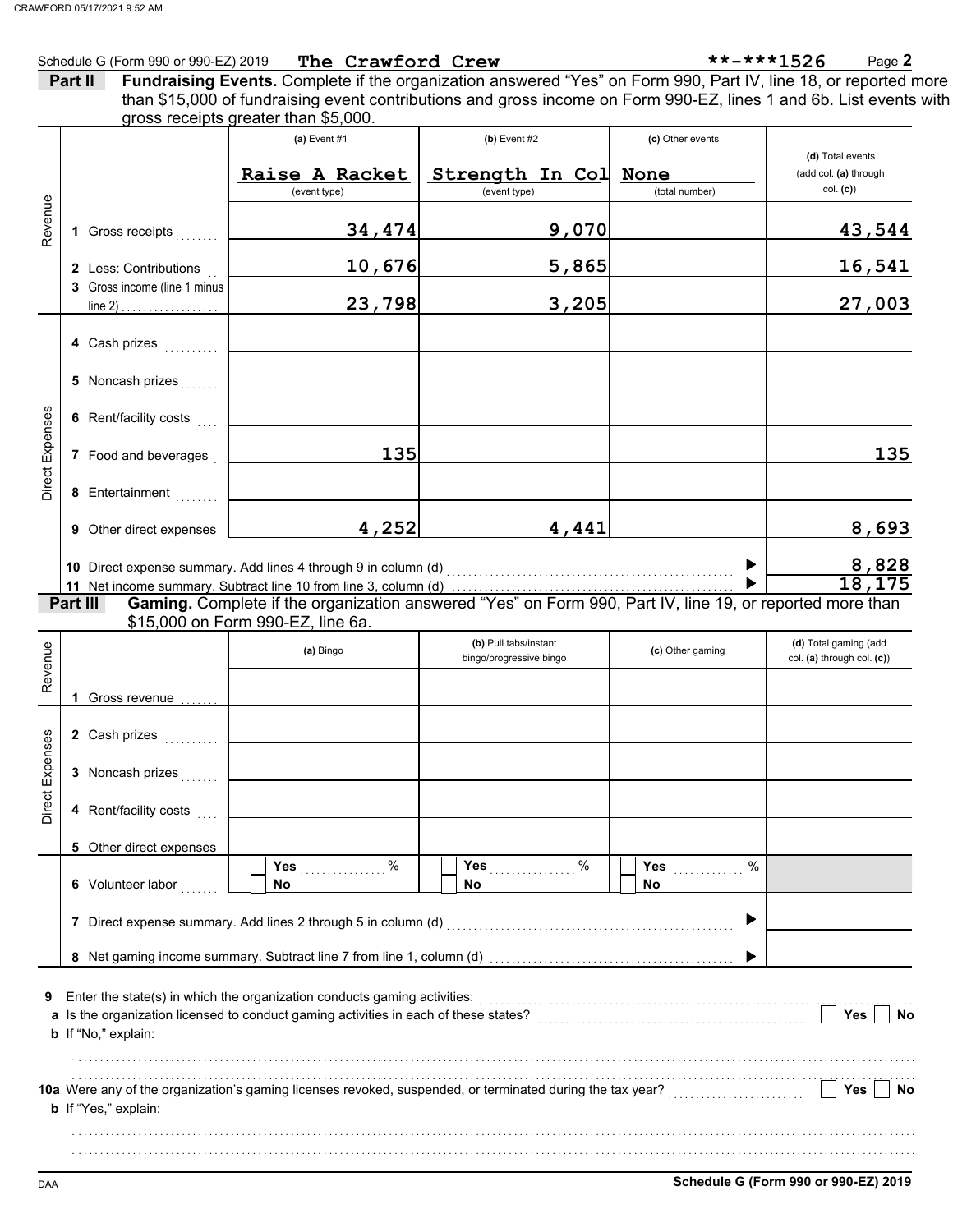|    | Schedule G (Form 990 or 990-EZ) 2019 The Crawford Crew                                                                                                                                                                                                          | **-***1526                           | Page 3                  |
|----|-----------------------------------------------------------------------------------------------------------------------------------------------------------------------------------------------------------------------------------------------------------------|--------------------------------------|-------------------------|
| 11 | Does the organization conduct gaming activities with nonmembers?                                                                                                                                                                                                |                                      | Yes<br>No               |
| 12 | Is the organization a grantor, beneficiary or trustee of a trust, or a member of a partnership or other entity                                                                                                                                                  |                                      | <b>Yes</b><br><b>No</b> |
| 13 | Indicate the percentage of gaming activity conducted in:                                                                                                                                                                                                        |                                      |                         |
| a  | The organization's facility encouragement and the organization's facility entries and the organization's facility                                                                                                                                               | 13a                                  | %                       |
| b  | An outside facility with an account of the set of the set of the set of the set of the set of the set of the set of the set of the set of the set of the set of the set of the set of the set of the set of the set of the set                                  | 13 <sub>b</sub>                      | $\%$                    |
| 14 | Enter the name and address of the person who prepares the organization's gaming/special events books and<br>records:                                                                                                                                            |                                      |                         |
|    | Name > 2000 compared to the contract of the contract of the contract of the contract of the contract of the contract of the contract of the contract of the contract of the contract of the contract of the contract of the co                                  |                                      |                         |
|    | Address $\blacktriangleright$                                                                                                                                                                                                                                   |                                      |                         |
|    | 15a Does the organization have a contract with a third party from whom the organization receives gaming<br>revenue?                                                                                                                                             |                                      | Yes<br>No               |
| b  | If "Yes," enter the amount of gaming revenue received by the organization ▶ (\\times\)                                                                                                                                                                          |                                      |                         |
|    | amount of gaming revenue retained by the third party ▶ \$                                                                                                                                                                                                       |                                      |                         |
| c  | If "Yes," enter name and address of the third party:                                                                                                                                                                                                            |                                      |                         |
|    |                                                                                                                                                                                                                                                                 |                                      |                         |
|    | Address $\blacktriangleright$                                                                                                                                                                                                                                   |                                      |                         |
| 16 | Gaming manager information:                                                                                                                                                                                                                                     |                                      |                         |
|    |                                                                                                                                                                                                                                                                 |                                      |                         |
|    |                                                                                                                                                                                                                                                                 |                                      |                         |
|    |                                                                                                                                                                                                                                                                 |                                      |                         |
|    | Employee<br>Director/officer<br>Independent contractor                                                                                                                                                                                                          |                                      |                         |
| 17 | Mandatory distributions:                                                                                                                                                                                                                                        |                                      |                         |
| а  | Is the organization required under state law to make charitable distributions from the gaming proceeds to                                                                                                                                                       |                                      |                         |
|    |                                                                                                                                                                                                                                                                 |                                      | Yes<br>No               |
| b  | Enter the amount of distributions required under state law to be distributed to other exempt organizations or                                                                                                                                                   |                                      |                         |
|    | spent in the organization's own exempt activities during the tax year $\blacktriangleright$                                                                                                                                                                     |                                      |                         |
|    | Supplemental Information. Provide the explanations required by Part I, line 2b, columns (iii) and (v); and<br><b>Part IV</b><br>Part III, lines 9, 9b, 10b, 15b, 15c, 16, and 17b, as applicable. Also provide any additional information.<br>See instructions. |                                      |                         |
|    |                                                                                                                                                                                                                                                                 |                                      |                         |
|    |                                                                                                                                                                                                                                                                 |                                      |                         |
|    |                                                                                                                                                                                                                                                                 |                                      |                         |
|    |                                                                                                                                                                                                                                                                 |                                      |                         |
|    |                                                                                                                                                                                                                                                                 |                                      |                         |
|    |                                                                                                                                                                                                                                                                 |                                      |                         |
|    |                                                                                                                                                                                                                                                                 |                                      |                         |
|    |                                                                                                                                                                                                                                                                 |                                      |                         |
|    |                                                                                                                                                                                                                                                                 |                                      |                         |
|    |                                                                                                                                                                                                                                                                 |                                      |                         |
|    |                                                                                                                                                                                                                                                                 |                                      |                         |
|    |                                                                                                                                                                                                                                                                 | Schedule G (Form 990 or 990-EZ) 2019 |                         |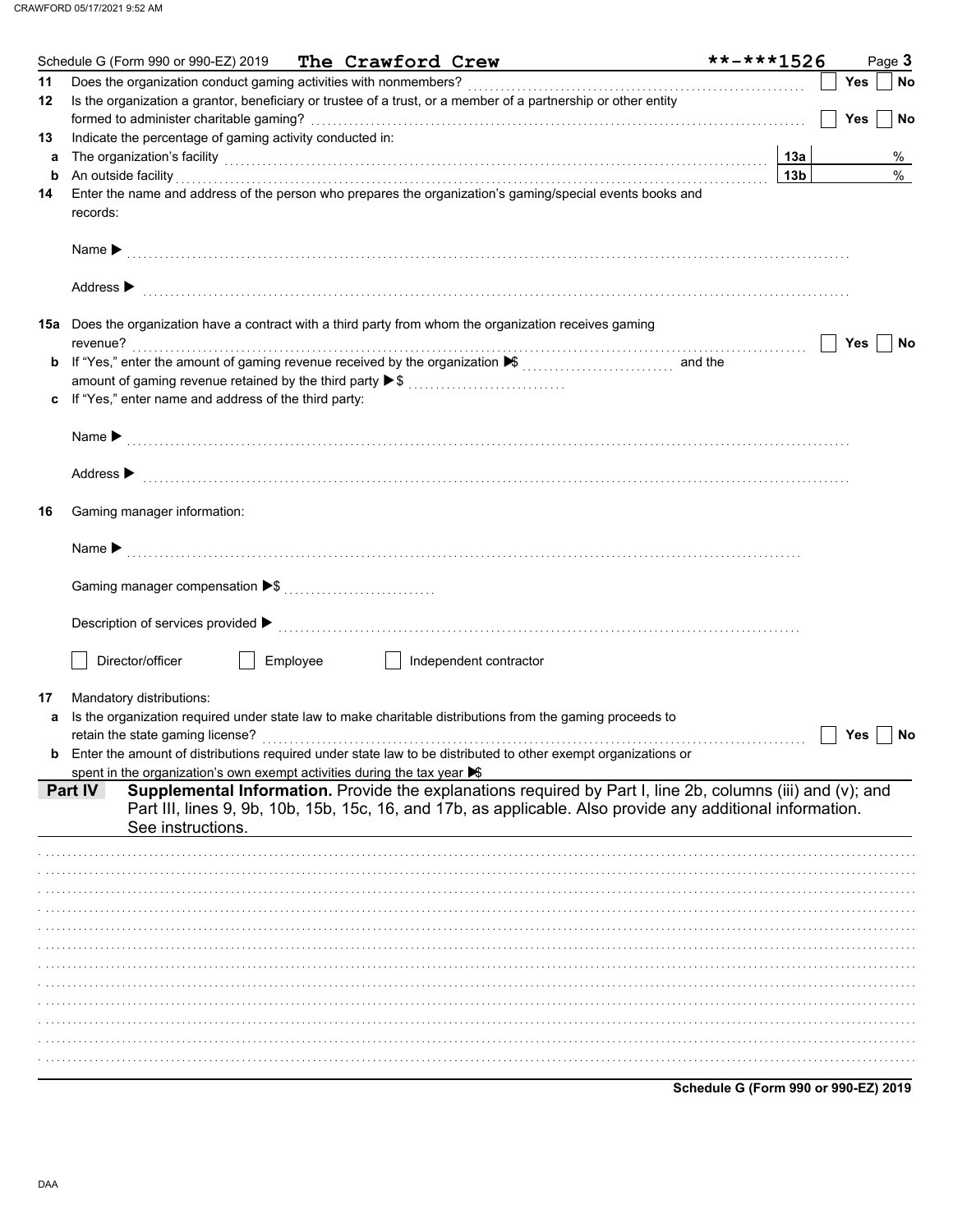| <b>SCHEDULE O</b><br>(Form 990 or 990-EZ)              | Supplemental Information to Form 990 or 990-EZ<br>Complete to provide information for responses to specific questions on<br>Form 990 or 990-EZ or to provide any additional information. |          |        |     |                                                     | 2019 |                                            |  |
|--------------------------------------------------------|------------------------------------------------------------------------------------------------------------------------------------------------------------------------------------------|----------|--------|-----|-----------------------------------------------------|------|--------------------------------------------|--|
| Department of the Treasury<br>Internal Revenue Service | Attach to Form 990 or 990-EZ.<br>Go to www.irs.gov/Form990 for the latest information.                                                                                                   |          |        |     |                                                     |      | <b>Open to Public</b><br><b>Inspection</b> |  |
| Name of the organization                               | The Crawford Crew                                                                                                                                                                        |          |        |     | <b>Employer identification number</b><br>**-***1526 |      |                                            |  |
|                                                        |                                                                                                                                                                                          |          |        |     |                                                     |      |                                            |  |
|                                                        | Form 990-EZ, Part I, Line 16 - Other Expenses                                                                                                                                            |          |        |     |                                                     |      |                                            |  |
| Description                                            |                                                                                                                                                                                          |          | Amount |     |                                                     |      |                                            |  |
| <b>Expenses</b>                                        |                                                                                                                                                                                          |          |        |     |                                                     |      |                                            |  |
| Office Supplies                                        |                                                                                                                                                                                          | Ş        | 1,226  |     |                                                     |      |                                            |  |
| D & O Insurance                                        |                                                                                                                                                                                          | Ş        | 2,691  |     |                                                     |      |                                            |  |
| <b>Bank Fees</b>                                       |                                                                                                                                                                                          | \$       |        | 661 |                                                     |      |                                            |  |
| Dues & Subscriptions                                   |                                                                                                                                                                                          | \$       |        | 414 |                                                     |      |                                            |  |
| <b>Event Expenses</b>                                  |                                                                                                                                                                                          | \$       | 7,947  |     |                                                     |      |                                            |  |
| Meals & Entertainment                                  |                                                                                                                                                                                          | \$       |        | 702 |                                                     |      |                                            |  |
|                                                        | Program Service Expenses                                                                                                                                                                 | \$       |        | 555 |                                                     |      |                                            |  |
|                                                        | Charitable Contributions                                                                                                                                                                 | s        | 29,400 |     |                                                     |      |                                            |  |
|                                                        | Public Health Education                                                                                                                                                                  | s        | 21,449 |     |                                                     |      |                                            |  |
|                                                        |                                                                                                                                                                                          | Total \$ | 65,045 |     |                                                     |      |                                            |  |
|                                                        |                                                                                                                                                                                          |          |        |     |                                                     |      |                                            |  |
|                                                        | Form 990-EZ, Part I, Line 20 - Other Changes in Net Assets or Fund Balances                                                                                                              |          |        |     |                                                     |      |                                            |  |
| Description                                            |                                                                                                                                                                                          |          |        |     | Amount                                              |      |                                            |  |
|                                                        | Change to PY $A/P$ Balance $S$ 1,612                                                                                                                                                     |          |        |     |                                                     |      |                                            |  |
|                                                        |                                                                                                                                                                                          |          |        |     |                                                     |      |                                            |  |
|                                                        | Form $990-EZ$ , Part II, Line $24$ - Other Assets                                                                                                                                        |          |        |     |                                                     |      |                                            |  |
| Description                                            | Beg. of Year End of Year                                                                                                                                                                 |          |        |     |                                                     |      |                                            |  |
|                                                        | Accounts Receivable $\sim$ \$ 0 \$ 1,435                                                                                                                                                 |          |        |     |                                                     |      |                                            |  |
|                                                        | Furniture and Equipment 5 5 0 \$ 917                                                                                                                                                     |          |        |     |                                                     |      |                                            |  |
|                                                        |                                                                                                                                                                                          |          |        |     |                                                     |      |                                            |  |
|                                                        | Less Accumulated Depreciation 5 0 \$ 0 0 0                                                                                                                                               |          |        |     |                                                     |      |                                            |  |